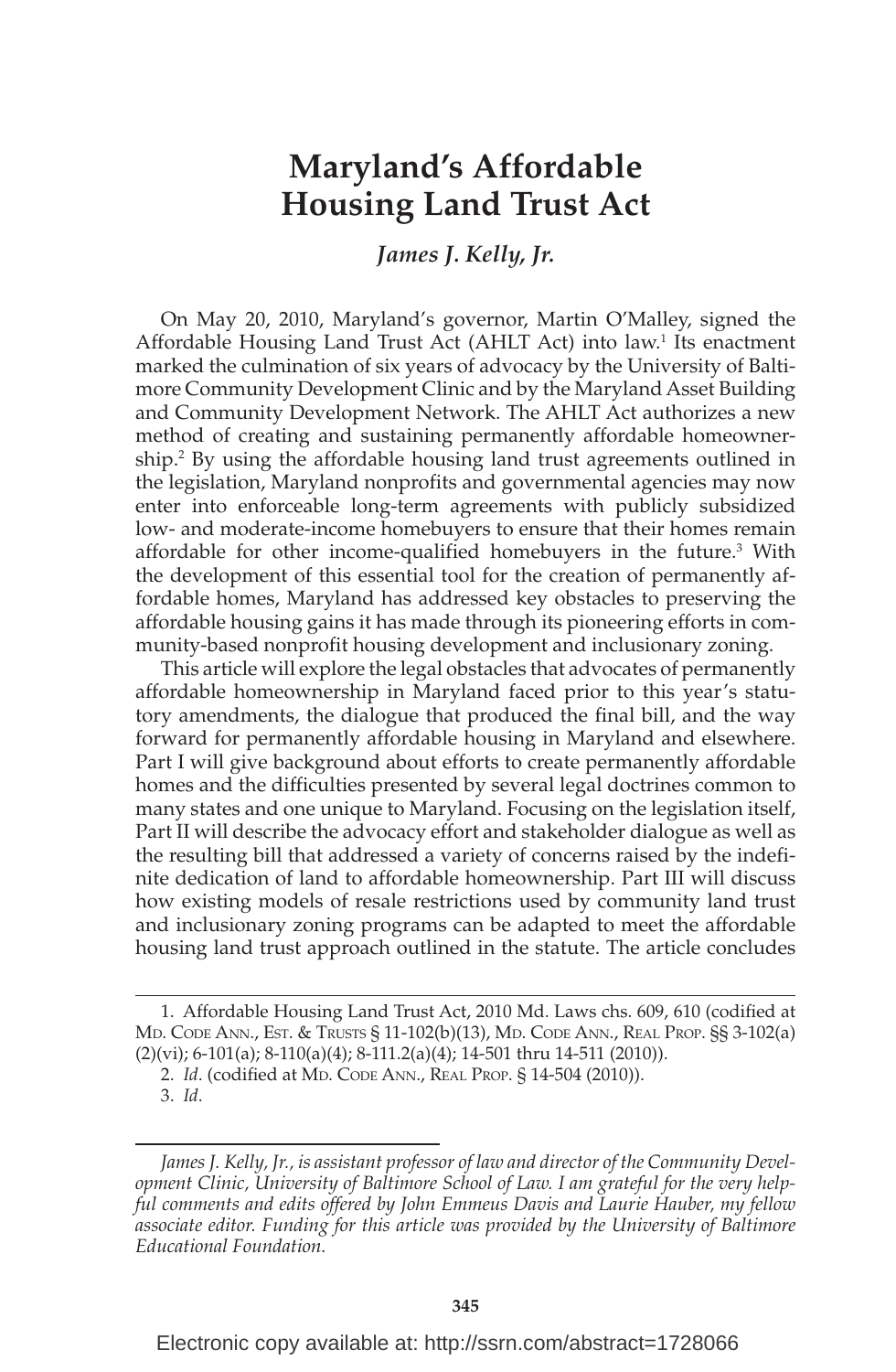with a discussion about the value of possible changes in the law of other states to support stewardship of housing affordability.

#### **I. Affordable Housing in Maryland**

 Out of both necessity and a progressive commitment to vibrant, inclusive communities, Maryland has been a leader in the provision of affordable homes. Maryland has the highest per capita income of any state in the nation and two of the top ten wealthiest counties in the United States. 4 Geographically, however, the state is still largely rural with significant pockets of poverty in its eastern and western regions. Moreover, its nonrural areas are dominated by the suburbs surrounding Washington, D.C., and Baltimore. The housing disparities between Maryland suburban residents and their inner-city neighbors have made Maryland a focal point for national advocacy campaigns for regional equity.<sup>5</sup>

 The development of Columbia, Maryland, exemplifies both the progressive vision and significant challenges of sustaining economically diverse communities of choice. In the late 1960s, James Rouse, a successful developer of shopping malls and later festival marketplaces, set out to build an entire city that was integrated not only as to land use but also as to the race and socioeconomic status of its residents.<sup>6</sup> Columbia became a model for comprehensive planned communities and a hopeful sign for a multicultural America at a time of heightened racial tension. But Columbia's growing appeal to people working in either Washington or Baltimore made the dream of class diversity very difficult to sustain.<sup>7</sup> Despite the inclusion of many units of multifamily housing along with the more traditional suburban single-family homes, Columbia's population is skewed heavily toward the upper-middle class.<sup>8</sup> As a result, the once bucolic Howard County is now one of the wealthiest counties in the United States.<sup>9</sup>

 <sup>4.</sup> *See* U.S. CENSUS BUREAU, AMERICAN COMMUNITY SURVEY 2009, *available* at http:// factfinder.census.gov (median family income estimated at \$69,272 for state); Matt Woolsey, *America's Richest Counties* , FORBES.COM ( Jan. 22, 2008), *available at* www. forbes.com/2008/01/22/counties-rich-income-forbeslife-cx\_mw\_0122realestate. html.

<sup>5.</sup> *See e.g.*, Thompson v. HUD, 404 F.3d 821 (4th Cir. 2005) (affirming modification of consent decree regulating the siting of public housing subsidies in areas in the Baltimore metropolitan region that do not already have high concentrations of minority residents or residents receiving housing assistance).

 <sup>6.</sup> JOSHUA OLSEN, BETTER PLACES, BETTER LIVES: A BIOGRAPHY OF JAMES ROUSE 177–95 (Urban Land Inst. 2003).

 <sup>7.</sup> *Id* .

 <sup>8.</sup> *Id* .

 <sup>9.</sup> HOWARD COUNTY, MARYLAND, COMPREHENSIVE ANNUAL FINANCIAL REPORT FYE JUNE 30, 2006, at iv, *available at* www.howardcountymd.gov/DOF/DOFDocs/ CAFR6.pdf ("The County is . . . the third wealthiest in the nation.").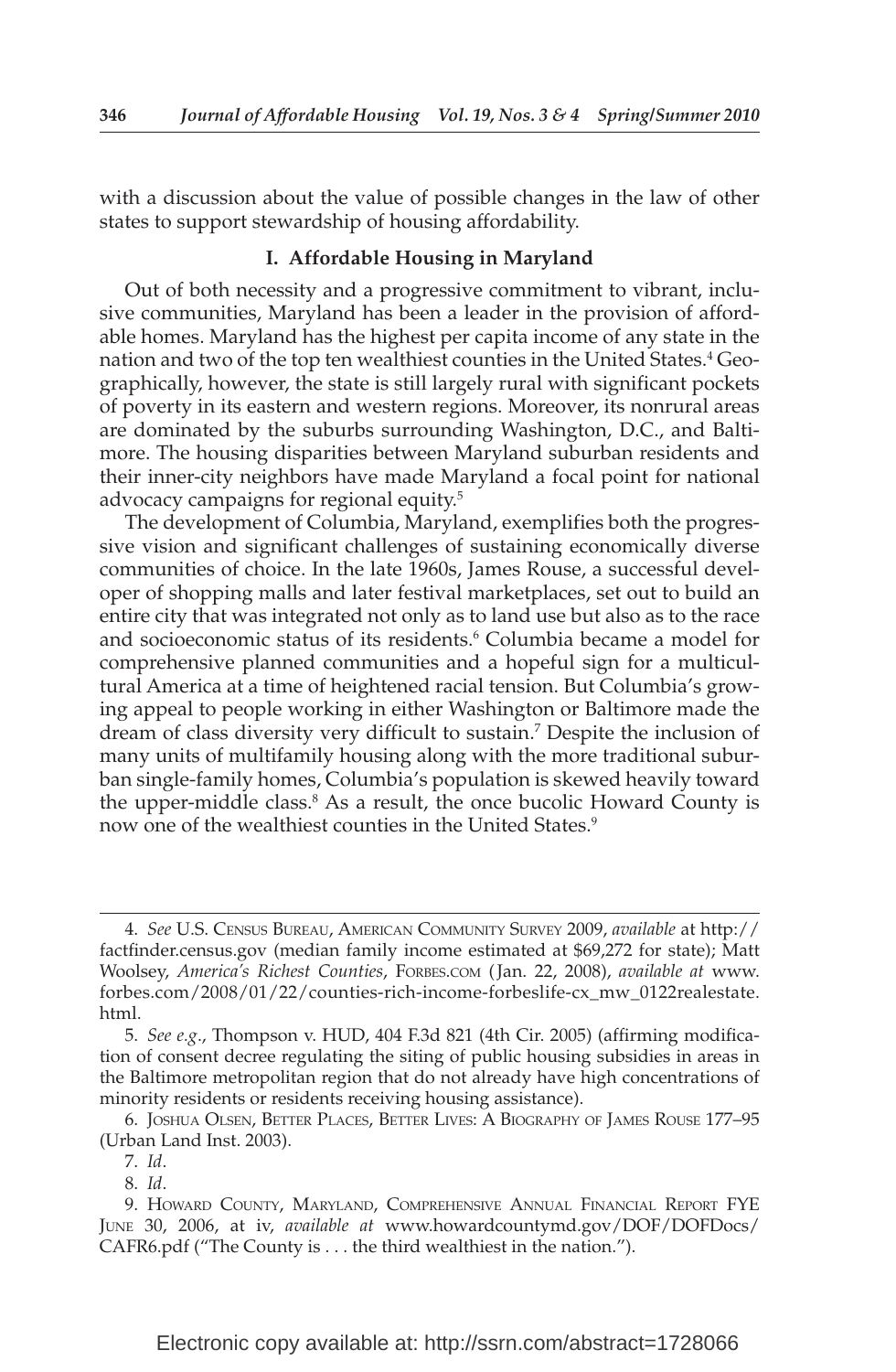Columbia offers a dramatic example of the challenges of sustaining economic diversity in a desirable place to live. Maryland's experiences with developing and sustaining affordable homes in suburban, urban, and rural areas have all pointed out the need for addressing long-term trends in land prices. Although the very first inclusionary zoning ordinance was enacted in Fairfax County, Virginia, in 1971,<sup>10</sup> Maryland's Montgomery County inclusionary zoning program, which started in 1974, has been widely recognized as an early model for similar attempts to integrate affordable housing into new residential developments.<sup>11</sup> Montgomery County's inclusionary zoning ordinance originally provided for a five-year period during which below-market rate units in an inclusionary zoning development must remain affordable even if resold. 12 In 1981, the rapid loss of subsidized homes to the market led policymakers to double the control period to ten years.<sup>13</sup> Just eight years later, it was doubled again to twenty years. It was clear, fifteen years after this amendment, that even this twenty-year protection for affordability was insufficient.<sup>14</sup> The ordinance was amended again, this time to guarantee that all subsidized homeownership units would stay affordable for at least thirty years after they were first sold.<sup>15</sup> Yet even as housing advocates achieved durability of subsidies in the inclusionary zoning context, they recognized a need for protecting those affordable homes developed outside the inclusionary zoning system.

 Maryland housing advocates have also struggled with abrupt escalations in housing prices in its cities and its rural areas, where affordable units have been developed using government grants and low-interest loans. The residents of McElderry Park, a largely African American neighborhood just east of John Hopkins Hospital in Baltimore, want their struggling com-

 <sup>10.</sup> Robert C. Ellickson, *The Irony of Inclusionary Zoning* , 54 S. CAL L. REV. 1167, 1169 (1981); published in slightly different form in RESOLVING THE HOUSING CRISIS 135–87 (M. Johnson ed., 1982). Fairfax's ordinance was struck down as exceeding its statutorily created zoning authority and as an unconstitutional taking. Bd. of County Supervisors of Fairfax County v. DeGroff Enters., 198 S.E.2d 600 (Va. 1974). It would be almost twenty years before Fairfax County would enact another inclusionary zoning ordinance. KAREN DESTOREL BROWN, EXPANDING AFFORDABLE HOUSING THROUGH INCLUSIONARY ZONING: LESSONS FROM THE WASHINGTON METROPOLITAN AREA 31, *available at* http://www.brookings.edu/reports/2001/10metropolitanpolicy\_brown.aspx (last visited Oct. 3, 2010).

 <sup>11.</sup> BROWN , *supra* note at 10. MONTGOMERY COUNTY DEP'T OF HOUS. & CMTY. AFFAIRS, HISTORY OF THE MPDU PROGRAM IN MONTGOMERY COUNTY , *available at* www.montgom erycountymd.gov/dhctmpl.asp?url=/content/dhca/housing/housing\_P/mpdu/ history.asp (last visited Oct. 5, 2010) [hereinafter MONTGOMERY COUNTY].

 <sup>12.</sup> BROWN , *supra* note 10, at 30. MONTGOMERY COUNTY, *supra* note 11.

<sup>13.</sup> BROWN, *supra* note 10, at 30. MONTGOMERY COUNTY, *supra* note 11.

<sup>14.</sup> Brown, *supra* note 10, at 30. Montgomery County, *supra* note 11.

 <sup>15.</sup> MONTGOMERY COUNTY, *supra* note 11.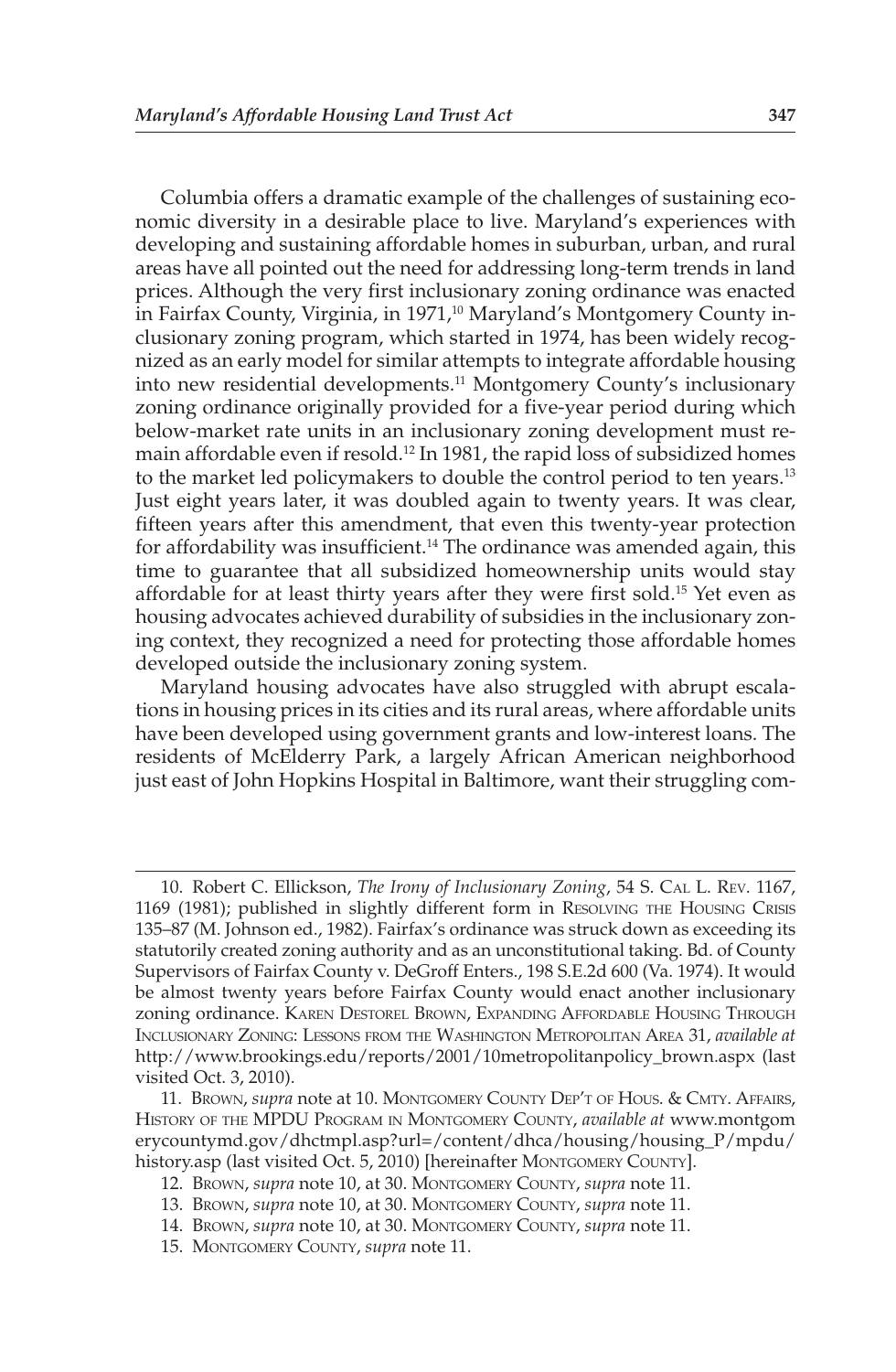munity to become more attractive, but without displacing long-time residents or destroying its essential character. Neighborhoods to the south of the hospital have been rapidly gentrifying, even as a large-scale redevelopment project to the north has been condemning houses to make way for a mixed-use biotechnology plan. 16 The long-time homeowners have sought out a different way to move forward, one in which community improvement would benefit current residents in a process controlled by community members. They have partnered with Charm City Land Trusts, Inc., a community land trust, to steward community open spaces and permanently affordable homes in their neighborhood.

 In Garrett County, on Maryland's western edge, the recreational opportunities offered by Deep Creek Lake have transformed this sleepy rural area into a beehive of resort and vacation home development. In the midst of rapidly appreciating land values, the county government has made plans to set aside prime real estate for the development of homes affordable to the workforce that sustains the local agricultural and service economy.<sup>17</sup> Like their counterparts in suburban Montgomery County and the urban neighborhood activists of McElderry Park, officials and residents of Garrett County want their investment in affordable homeownership to last. They do not want to invest in publicly owned rental housing, but they also do not want homes built for low- and moderate-income families to become unaffordable once resold on the open market.

 It is not surprising that all three of these groups have looked to the community land trust movement for ideas on how to create permanently affordable homes. Community land trusts offer a mechanism by which developers of subsidized homes can contractually obligate their low- and moderate-income homebuyers to resell their homes at below-market prices to income-qualified households. 18 Homeowners, in exchange for receiving the significant subsidy they needed when they bought the property, are required to forego some of the financial return on the appreciating value of their properties, without which they could not afford to purchase their new home. Community land trusts strike a balance between the ongoing affordability of the home and the return on the current homeowner's

 <sup>16.</sup> James J. Kelly, Jr., *Taming Eminent Domain* , SHELTERFORCE , Mar. 2008, *available at* www.shelterforce.org/article/214/taming\_eminent\_domain/.

 <sup>17.</sup> *Hearing on H.D. 1006 Before the House Comm. on Environmental Matters*, 2009 Leg., 423rd Sess. (Md. 2009) (testimony of Duane Yoder, President of the Garrett County Community Action Committee)

 <sup>18.</sup> Although this is handled as a direct seller-to-buyer transaction in some CLTs, the more common process is for the CLT to repurchase the price-restricted home from the seller and to resell immediately to another income-qualified buyer. JOHN EMMEUS DAVIS, SHARED EQUITY HOMEOWNERSHIP: THE CHANGING LANDSCAPE OF RESALE-RESTRICTED, OWNER-OCCUPIED HOUSING 18–19 (2006), *available at* www.burlington associates.com/resources/archives/SharedEquityHome.pdf.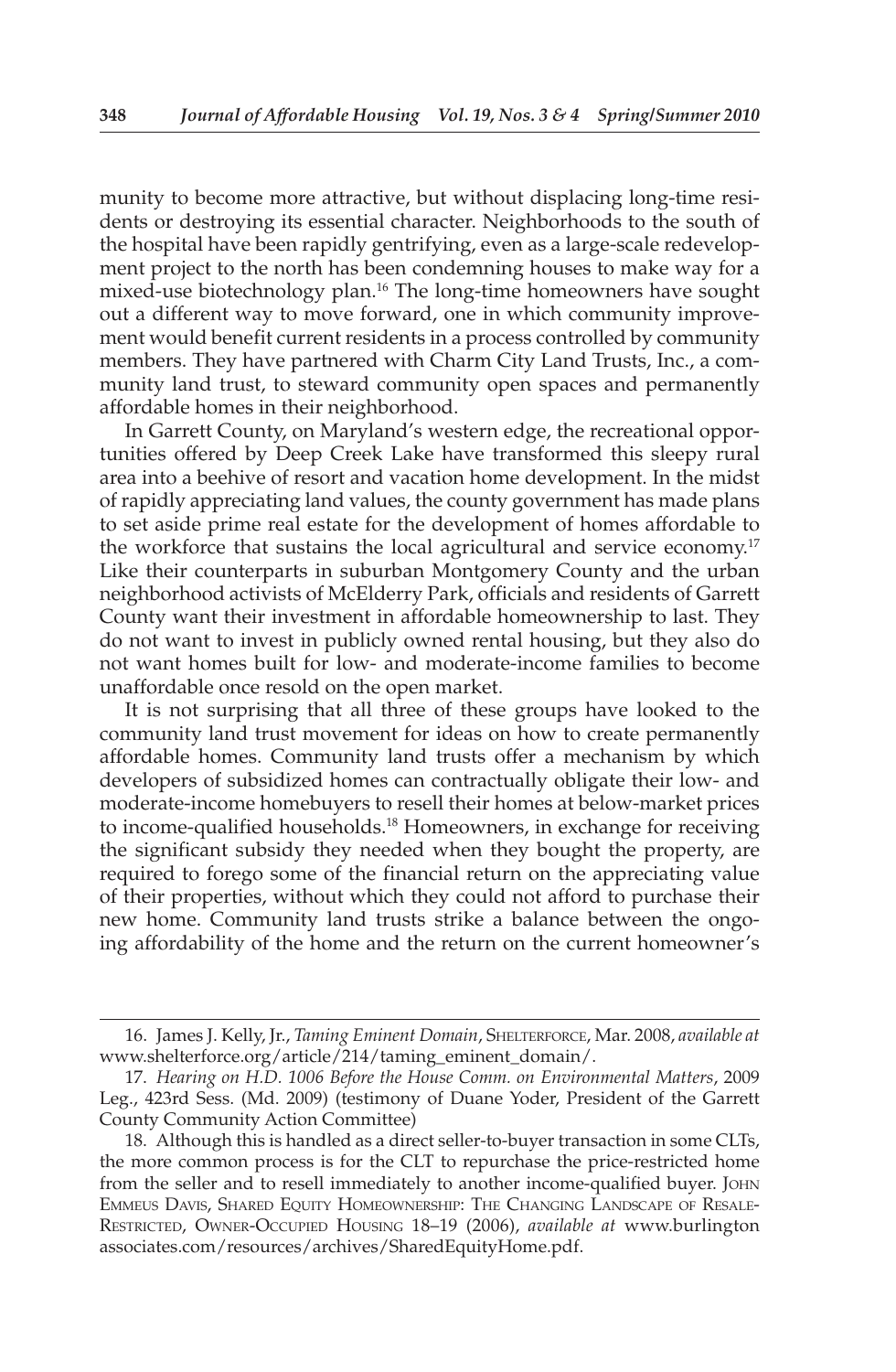investment. 19 The resale formula by which the price of the home is calculated frequently uses either some objective growth index or a percentage of the home's market value appreciation to calculate a fair return for the departing homeowner.<sup>20</sup> For this reason, John Emmeus Davis, a veteran advocate and expert on affordable homeownership, has held up community land trusts as a prime example of what he calls "shared equity homeownership."<sup>21</sup>

 Affordable homeownership programs frequently institute subsidy protections to ensure that homeowners do not liquidate their stakes in belowmarket homes and pocket the subsidy money.<sup>22</sup> Down payment assistance funds are often disbursed as deferred loans that are repaid at resale or forgiven after the homeowner has lived in the property for a number of years. 23 If repaid to the subsidy provider, a policy known as subsidy recapture, these funds can be used again to help another homebuyer. Subsidy recapture recycles money with the hope that land and homes do not become prohibitively expensive over time.<sup>24</sup> Subsidy retention, by contrast, keeps the property itself affordable, providing for sustained economic diversity even in areas facing a chronic lack of affordable housing.

 As programs that keep homeownership subsidies in place over an indefinitely long period, inclusionary housing resale monitoring programs, community land trusts, and other shared equity homeownership initiatives depend upon innovative property relationships that are critical to sustaining economically diverse communities of choice. Protecting the long-term affordability of a particular owner-occupied property requires special legal tools. Traditional fee simple owners have the unfettered ability to sell their property to whomever they choose at whatever price can be agreed upon. Stewards of long-term affordability want their subsidized homeowners to enjoy all the privileges of homeownership, except the right of unlimited return through resale of the property on the open market. Mortgage restrictions work well to recapture subsidies but do not keep them in place, lowering the price for the next income-qualified buyer. Proponents of subsidy retention have sought to make the public's investment a permanent part of the pricing of subsidized homes. They have done so by contractually imposing restrictions on the occupancy, use, improvement, financing, and pricing of the property. Generally, the owners make a promise to pay the subsidy forward in a deed covenant or in a ground lease.<sup>25</sup>

 <sup>19.</sup> *Id* .

 <sup>20.</sup> *Id* . at 64; INST. FOR CMTY. ECON., COMMUNITY LAND TRUST LEGAL MANUAL 8-12 thru 8-18 (2d ed. 2002).

<sup>21.</sup> DAVIS, *supra* note 18, at 64.

<sup>22.</sup> *Id.* at 82-83.

 <sup>23.</sup> *Id* .

 <sup>24.</sup> *Id* .

 <sup>25.</sup> For a comparative discussion of these two approaches, s *ee* James J. Kelly, Jr., *Homes Affordable for Good: Covenants and Ground Leases as Long-Term Resale-Restriction Devices* , 29 ST. LOUIS U. PUB. L. REV. 9 (2009).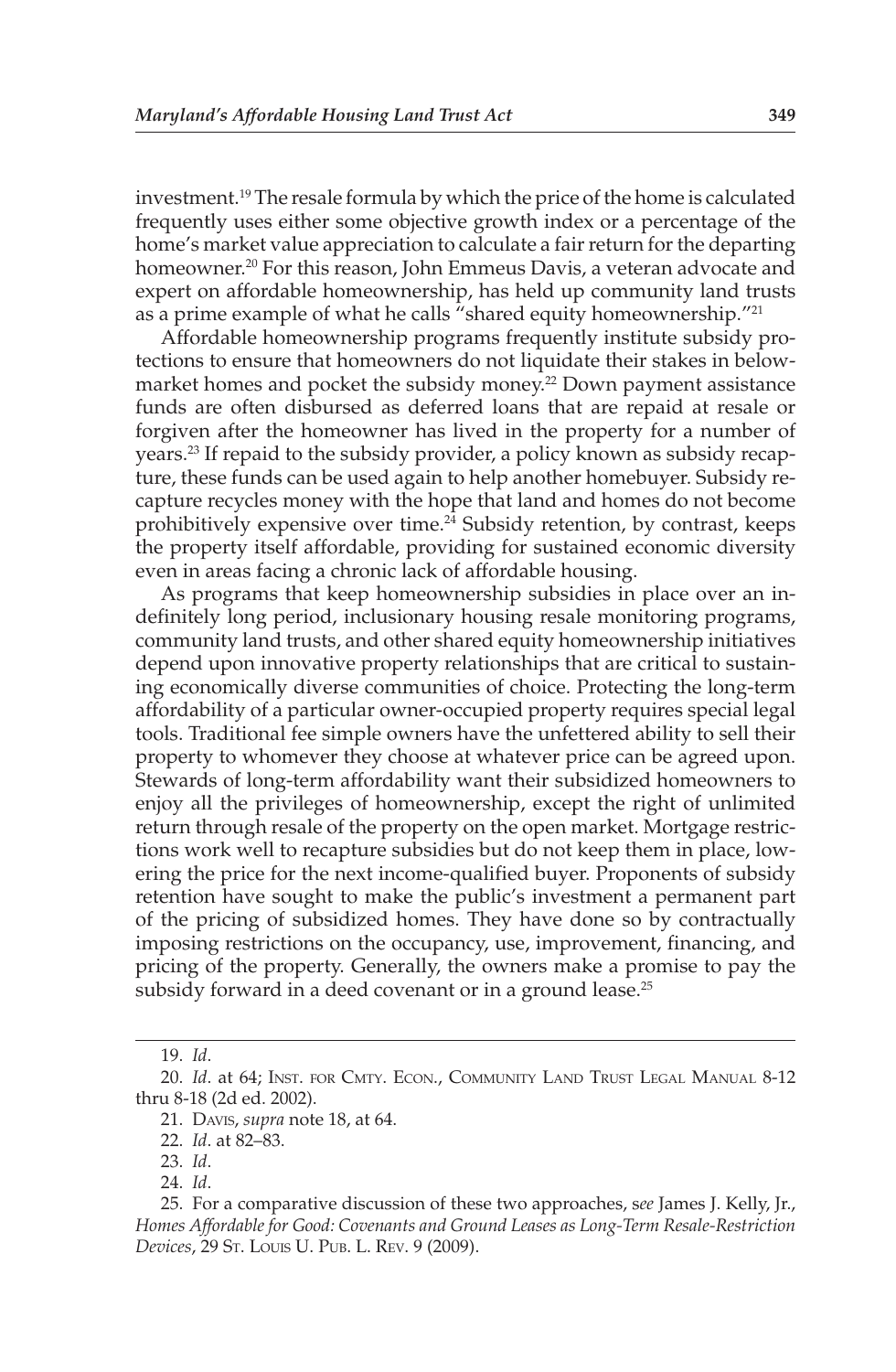Any long-lasting restriction on a real property owner's ability to transfer land must contend with two well-established property doctrines. Some resale restrictions create an option to purchase that is subject to the rule against perpetuities. 26 The rule against perpetuities invalidates contingent future interests that do not vest by the rule's deadline. 27 Even if resale restrictions do not trigger this limited, but strict, prohibition, they must contend with a more nebulous common-law review as to the reasonability of restraints on alienation generally.<sup>28</sup> Whether implemented through deed covenants or through ground leases, resale restrictions can be impacted by either or both of these doctrines. Because ground leases establish a stronger relationship between the subsidy steward and the land, resale restrictions contained in ground leases generally receive more favorable treatment under both the rule against perpetuities and the doctrine against unreasonable restraints on alienation. 29 Community land trusts enter into ground leases with subsidized homeowners.<sup>30</sup> Where state law allows it, the ownership of the land is separated from ownership of the house itself. The homeowner has full ownership of the building but only leases the land on which it sits.<sup>31</sup> The lease imposes two critical subsidy-retention obligations on the homeowner: primary residency and restricted resale. The homeowners must reside in the property unless the land trust gives permission for temporary subletting or some other use.<sup>32</sup> When the homeowners do decide to leave the property, they must notify the land trust, which will have a preemptive option to purchase the house back at a price determined by the resale formula—or will require the homeowner to sell directly to another income-qualified buyer at the formula-determined price, with the transaction overseen and approved by the CLT. 33 The Model Community Land Trust Ground Lease requires the community land trust to make its purchase decision within forty-five days of receiving notice from the homeowners of their intent to sell the home

<sup>26.</sup> *Id.* at 25–26.

 <sup>27.</sup> Jesse Dukeminier, *A Modern Guide to Perpetuities* , 74 CAL. L. REV . 1867, 1868 (1986) ("We start with Gray's classic statement of the Rule: 'No interest is good unless it must vest, if at all, not later than twenty-one years after some life in being at the creation of the interest.' ") (quoting J. GRAY, THE RULE AGAINST PERPETUITIES § 201, at 19 (4th ed. 1942)).

 <sup>28.</sup> *See generally* 3 JOHN A. BORRON, JR., SIMES & SMITH: THE LAW OF FUTURE INTERESTS §§ 1111-72 (3d ed. 2004). In general, the validity of restraints on alienation is determined by reference to four factors: (1) the use of the restraint to protect an interest in land, (2) the duration of the restraint, (3) the public policy's support for the underlying purpose of the alienability, and (4) the probability that the restraint will prevent likely transfers. RESTATEMENT OF THE LAW OF PROPERTY § 406 (1944).

 <sup>29.</sup> Kelly, *supra* note 25, at 25–26.

 <sup>30.</sup> INST. FOR CMTY. ECON., *supra* note 20, at 2–10.

 <sup>31.</sup> *Id* .

<sup>32.</sup> *Id.* at 12-13.

 <sup>33.</sup> *Id* .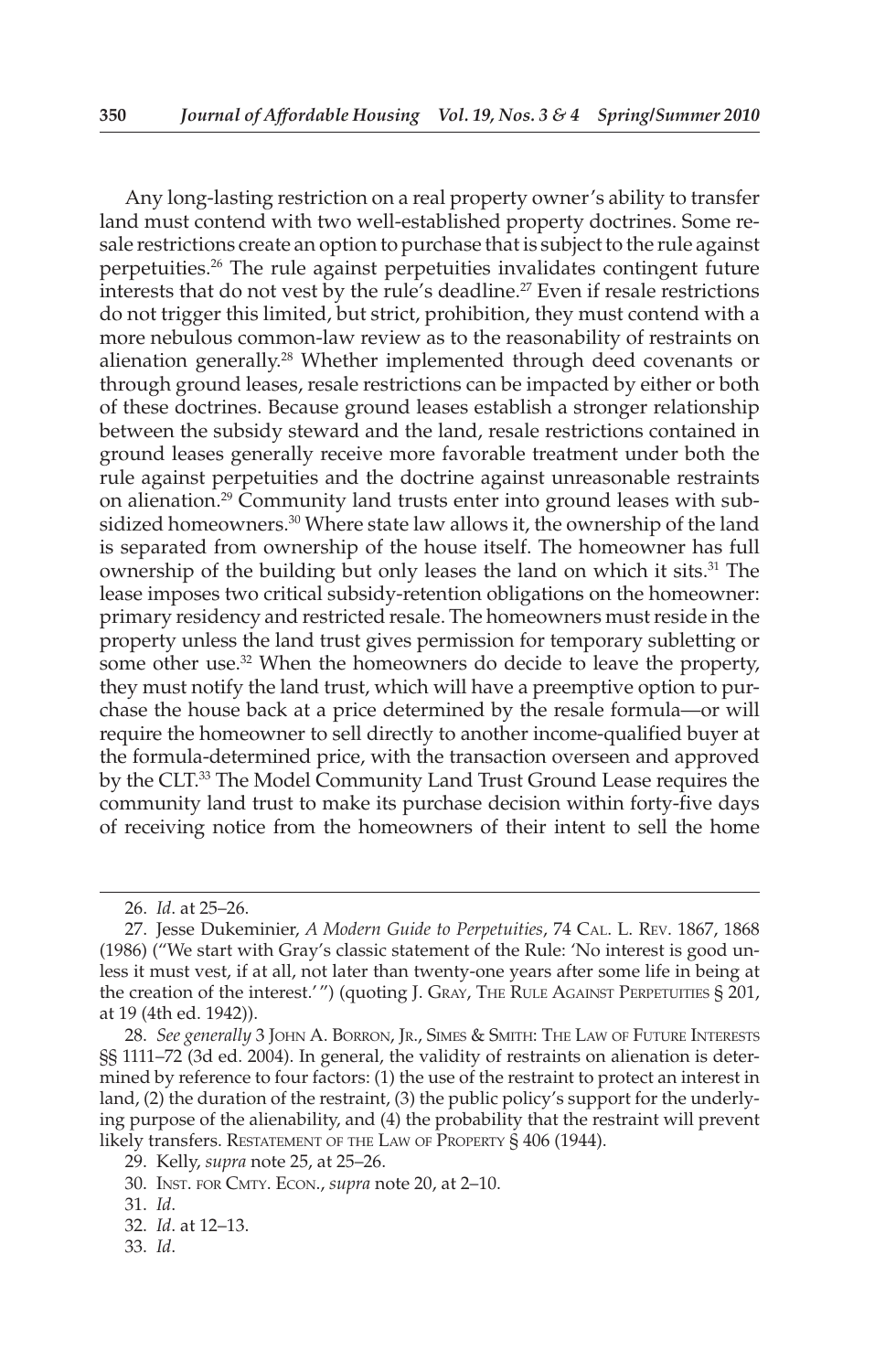and move out. $34$  Once the land trust has exercised its option, it then must close on the sale within sixty days. 35 Through these and other provisions, the ground lease protects the homeowners' reasonable expectations even as it secures the ongoing affordability of the subsidized home.

 In Maryland, advocates of community land trusts discovered that ground leases could not be used effectively to restrict the resale prices of subsidized single-family homes. In a sense, Maryland had already "been there, done that" with regard to ground leases on residential property. Since its earliest days as a colony, Maryland had witnessed landowners leasing rather than deeding their land to long-term residents.<sup>36</sup> These leases had covenants of perpetual renewal and were increasingly treated by the courts like total transfers that merely reserved small annuity payments.<sup>37</sup> In 1884, the Maryland legislature sought to make the arrangements more like mortgage financing. 38 That statue allowed owners of a residential property that was subject to a ground lease to buy their way out of the ground lease by paying 16<sup>2</sup>/<sub>3</sub> years of ground rent as a redemption payment.<sup>39</sup> By making all new residential ground leases redeemable, this nineteenth-century reform effectively eliminated the ground lease as a viable means of controlling resales of subsidized single-family homes nearly a century before the community land trust model began to spread across the country. Moreover, Maryland, like many other states, had statutes and laws that limited the enforceability of deed restrictions longer than twenty or thirty years.<sup>40</sup> Advocates committed to stable stewardship of affordable homes in Maryland needed to confront the existing law by approaching their legislators.

### **II. Affordable Housing Land Trust Act**

 Although the legislation eventually adopted would comprehensively address stewardship of affordable homeownership, the AHLT Act began its journey to enactment as a bill entirely focused on the particular problem that ground lease resale restriction faced from the 1884 ground rent redemption statute. Charm City Land Trust, Inc. retained the student attorneys of

38. MD. CODE ANN., REAL PROP. § 8-110 (2010).

 <sup>34.</sup> *Id* .

 <sup>35.</sup> *Id* .

<sup>36.</sup> Frank A. Kaufman, *The Maryland Ground Rent—Mysterious but Beneficial*, 5 MD. L. Rev. 1, 7 (1940).

 <sup>37.</sup> *See* Jones v. Magruder, 42 F. Supp. 193 (1941) ("The chief characteristics of the Maryland ground rent leases are (1) the owner of the land in fee leases it to the named lessee for the period of ninety-nine years, (2) with covenant for renewal from time to time forever, upon payment of a small renewal fine (3) upon the condition, however, of the payment of a certain sum of money (usually payable semiannually), and (4) upon the further condition that if the payment of the rent is in default for a stipulated time the lessor may reenter and avoid the lease.").

 <sup>39.</sup> *Id* .

 <sup>40.</sup> *Id* . § 6-101 (2010).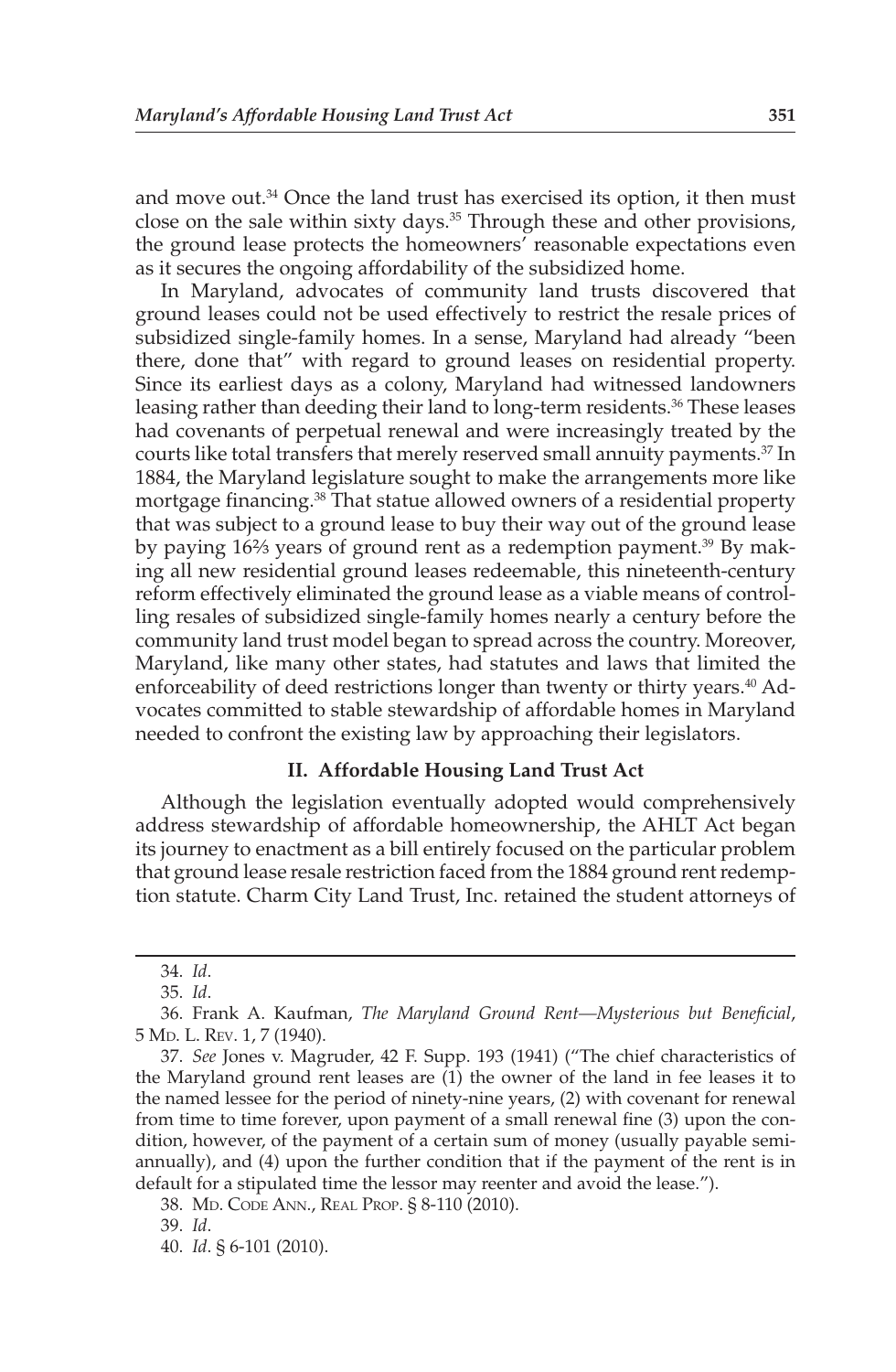the University of Baltimore Community Development Clinic to represent it in efforts to change the law in Maryland to allow subsidized owners of single-family homes to enter into durable, enforceable contracts restricting the resale of these homes through ground leases lasting ninety-nine years. In January 2005, legislation was introduced in both chambers of the Maryland General Assembly to provide an exemption for community land trusts from the 1884 statute that allowed ground leases to be redeemed.<sup>41</sup>

 Student attorneys in the clinic took on all the advocacy tasks associated with pushing the 2005 bill through Maryland's House of Delegates and Senate. They prepared the bill language for submission to its sponsors and the legislative services staff. The bill defined a community land trust and provided that a ground lease that restricted occupancy and resale would be exempt from redemption if a community land trust were the lessor. 42 The lead student attorney handled all aspects of communication about the bill educating legislators, prepared her own testimony, and coordinated it with the testimony of other witnesses. The student attorneys and I, as their supervisor, also dealt with the opposition that unexpectedly arose just days before the bill was to have its first committee hearing.

 An earlier version of the bill had been introduced for discussion in the House of Delegates during the 2004 session but had faced no opposition. In February 2005, the Greater Baltimore Board of Realtors, joined by the Maryland Association of Realtors and the Maryland Land Title Association, contacted the clinic to express concerns about any exemption to the ground rent redemption statute. All three organizations were quick to affirm their support for more affordable housing in Maryland, but their realtor and title agent members had had many negative experiences involving ground rents. Too often, house closings were delayed or derailed by ground rent owners who could not be located or who demanded outrageous legal fees on very small rent arrearages. These trade associations were very wary of any attempt to make ground leases of any kind irredeemable.

 By the end of the ninety-day session, the opponents had articulated a series of concerns that would have to be addressed before they would consider withdrawing their opposition. They wanted a guarantee that homeowners subject to a resale restriction would not be put in limbo, unable to sell their property, if the community land trust failed. They wanted to make sure that community land trusts could not be used by scam artists to strip equity from unsuspecting homeowners. The realtors also expressed a concern that below-market sales might skew the comparable sales figures used for real estate appraisals. The realtor trade groups wanted land trust sales to subsidized homeowners to be clearly identified as not representative of prevailing market prices. Even if these problems were resolved to the complete satisfaction of the bill's opponents, however, future versions

 <sup>41.</sup> H.D. 853, 2005 Leg., 418th Sess.; S. 267, 2004 Leg., 418th Sess. (Md. 2004).

 <sup>42.</sup> *Id* .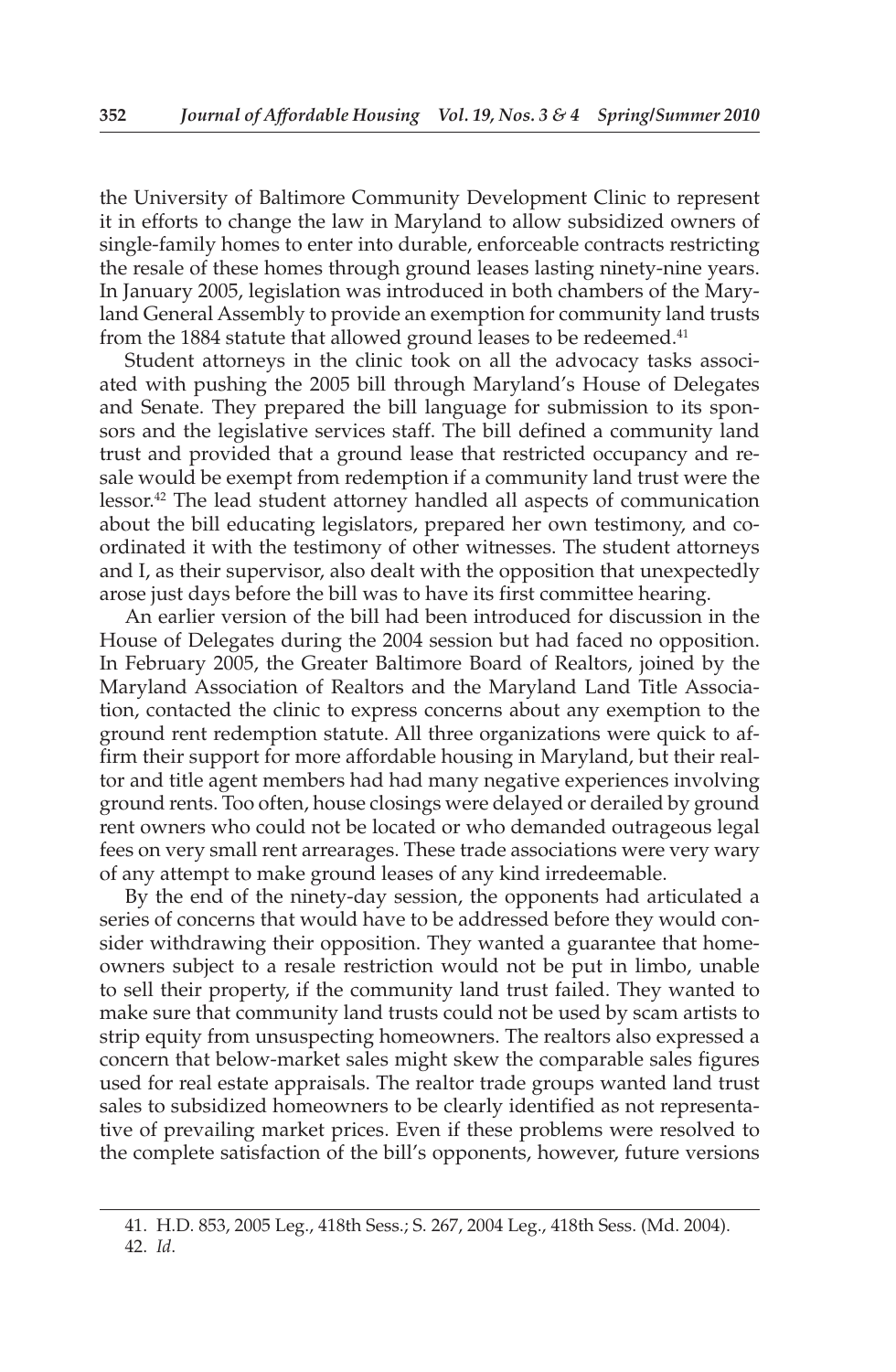of the bill faced an uncertain future without an engaged coalition pressing for its passage.

 Proponents of affordable housing development needed to rally around the creation of resale-restricted, owner-occupied housing on leased land to confront the little-known technicality that prevented its development. Without a united coalition of community development corporations and housing agencies, legislators would not be likely to take sufficient interest in the bill to make changes to Maryland's real property law. Unfortunately, that same spring of 2005, the Maryland Center for Community Development, the organization best suited to organize and lead an alliance of nonprofit housing developers and local governmental agencies, ceased operations and dissolved amid severe financial difficulties.<sup>43</sup> The bill was not introduced during the 2006 General Assembly session.

 To further complicate matters, the general distrust of ground rents became a fully fledged movement to abolish them altogether. In December 2006, the *Baltimore Sun* ran a series of articles about people losing their homes for failure to pay small ground rent arrearages.<sup>44</sup> The stories illustrated how the ground rent owners' forfeiture remedy, which requires the payment of legal fees to prevent eviction, could result in harsh and unjust losses. 45 With the start of the 2007 session, the new O'Malley administration joined forces with the leadership in both houses to produce a set of reforms to eliminate the impact of ground rents permanently.<sup>46</sup> One pair of bills made it easier for property owners to free their properties from ground rents and to eliminate those ground rents that were not registered with the state.<sup>47</sup> Another banned the creation of any new ground leases on single-family homes. 48 The most significant reform changed the ground rent owners' legal remedy for nonpayment from summary ejectment to

 45. Schulte & Arney, *On Shaky Ground* , *supra* note 44; Schulte & Arney, *New Lords of the Land* , *supra* note 44.

 46. June Arney & Fred Schulte, *Ground Rent Reform Plan Set Measures to be Unveiled Today Include Expanded Options for Homeowners to Buy Out the Leases* , BALT. SUN , Feb. 5, 2007, at 1A; 2007 Md. Laws chs.1, 286, 287, 290, 291 (codified at MD. CODE ANN., REAL PROP. §§ 8-110, 8-110.1, 8-111.2, 8-402.2, 8-402.3, 8-701, *et seq* . (2010)).

 <sup>43.</sup> Lynn Anderson, *Fund Raising Problems Force Closings of Two Charities* , BALT. SUN, June 22, 2005, at 2B.

 <sup>44.</sup> Fred Schulte & June Arney, *On Shaky Ground: An Archaic Law Is Being Used to Turn Baltimoreans out of their Homes* , BALT. SUN , Dec. 10, 2006, at 1A; Fred Schulte & June Arney, *The New Lords of the Land: A Small Number of Investors Who Own Many Baltimore Ground Rents Often Sue Delinquent Payers, Obtaining Their Houses or Substantial Fees* , BALT. SUN , Dec. 11, 2006, at 1A; Fred Schulte & June Arney, *Demands for Reform: Even as Critics Call for Loosening Ground Rent's Grip on Baltimore, New Ones*  Are Being Created, BALT. SUN, Dec. 12, 2006, at 1A.

<sup>47. 2007</sup> Md. Laws chs. 290, 291 (codified at MD. CODE ANN., REAL PROP. §§ 8-110, 8-701, *et seq* . (2010)).

<sup>48. 2007</sup> Md. Laws ch.1 (codified at MD. CODE ANN., REAL PROP. § 8-111.2 (2010)).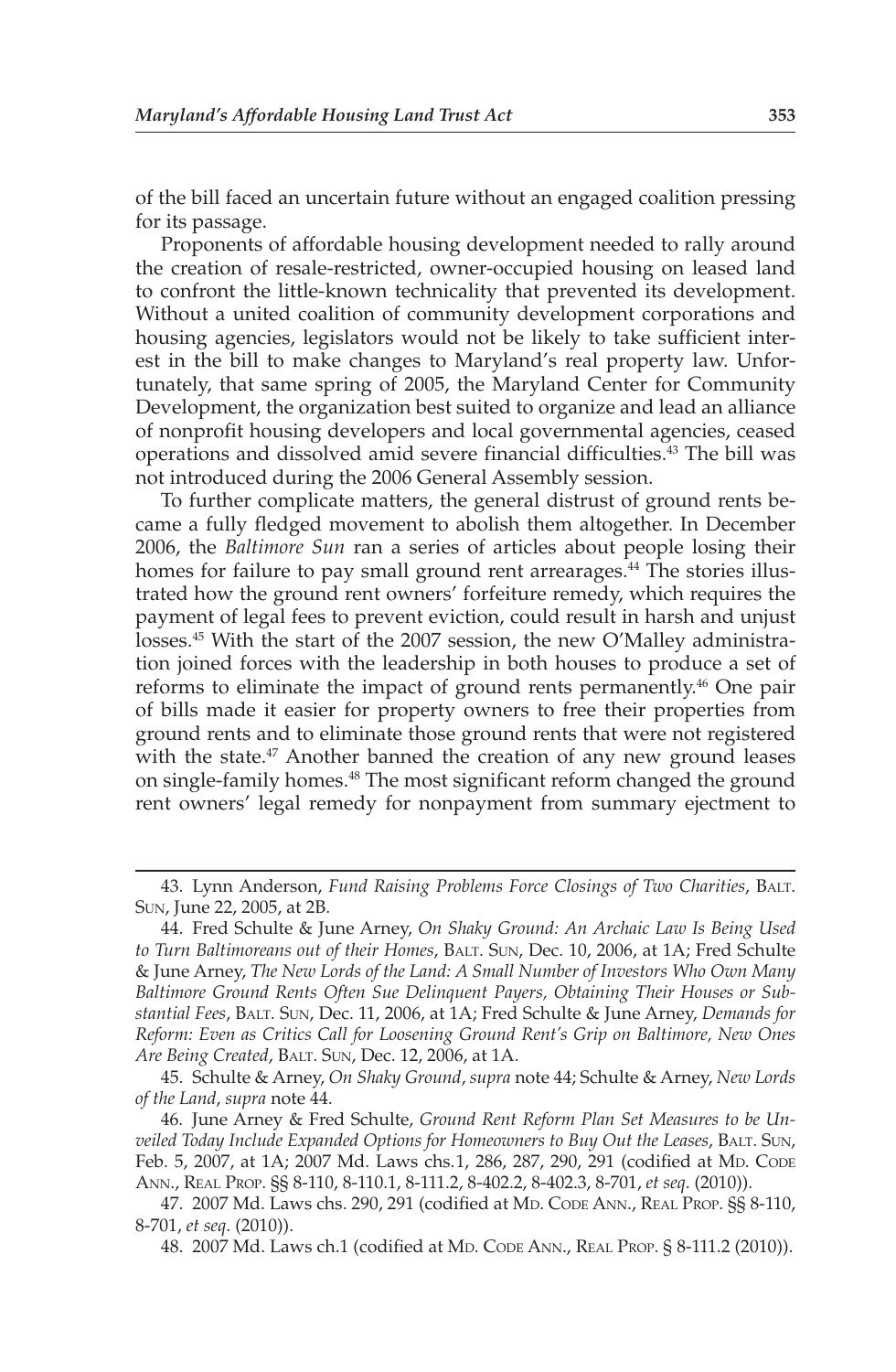lien foreclosure. 49 All the bills passed by large majorities and were quickly signed into law by the new governor.<sup>50</sup>

 At first blush, it appeared that the law prohibiting ground leases for single-family homes closed the door on any effort to use the ground lease as a vehicle for an affordability restriction. But these simultaneous reforms took a targeted approach to the problem of ground rents. The 1884 statute that provided for redemption applied to "any reversionary interest reserved in a lease for longer than 15 years."<sup>51</sup> It covered any kind of long-term leasing arrangement that involved a single-family home.<sup>52</sup> The laws enacted in 2007 defined *ground lease* more narrowly. Under the new reforms, a ground lease was confined to "residential lease . . . for a term of years renewable forever and subject to the payment of a periodic ground rent."<sup>53</sup> Even without modifications, the community land trust model ground lease did not appear to be covered by the new ban in Maryland. Most CLT leases, including the model ground lease, had a ninety-nine-year term but did not provide for perpetual renewal.<sup>54</sup> Moreover, it appeared that the ground lease fee called for in the model lease may not be a periodic rent as set out in the 2007 definition. 55 Technically, the 1884 statute remained the only obstacle to the use of ground leases to sustain permanent affordability. The political reality, however, clearly required that affordable homeownership protection be completely disassociated from ground rents.

 Late in 2007, I contacted Delegate Virginia Clagett, who had sponsored the bill since 2004. We agreed that bringing the same proposal to the House and Senate committees for the 2008 session would be premature, given the lack of a resolution with bill opponents and the lingering general antipathy toward ground rents. Despite the easy passage of all the full package of reforms the prior year, the ground rent controversy persisted due to a lawsuit challenging the change in remedy for existing ground leases as an unconstitutional uncompensated taking. 56

 In 2008, however, community development activists from across the state formed the Maryland Asset Building and Community Development Net-

<sup>49. 2007</sup> Md. Laws chs. 286 (codified at MD. CODE ANN., REAL PROP. §§ 8-402.2, 8–402.3 (2010)).

<sup>50. 2007</sup> Md. Laws chs.1, 286, 287, 290, 291 (codified at MD. CODE ANN., REAL PROP. §§ 8–110, 8–110.1, 8–111.2, 8–402.2, 8–402.3, 8–701, et seq. (2010)).

 <sup>51.</sup> MD. CODE ANN., REAL PROP. § 8–110 (2010).

 <sup>52.</sup> The statutory provision explicitly exempts commercial property, mobile home sites, and leases executed prior to its enactment. MD. CODE ANN., REAL PROP. § 8-110 (2010).

 <sup>53.</sup> MD. CODE ANN., REAL PROP. §§ 8-110.1, 8-111.2 (2010).

<sup>54.</sup> INST. FOR CMTY. ECON., *supra* note 20.

 <sup>55.</sup> *But see infra* notes 100-04 and accompanying text.

 <sup>56.</sup> That lawsuit was subsequently withdrawn, but a subsequent class action inverse condemnation suit was filed and was still pending at time of publication. Goldberg & PFGR, LLC v. State of Md., No. 02-C-07-126810 RP (Md. 2010).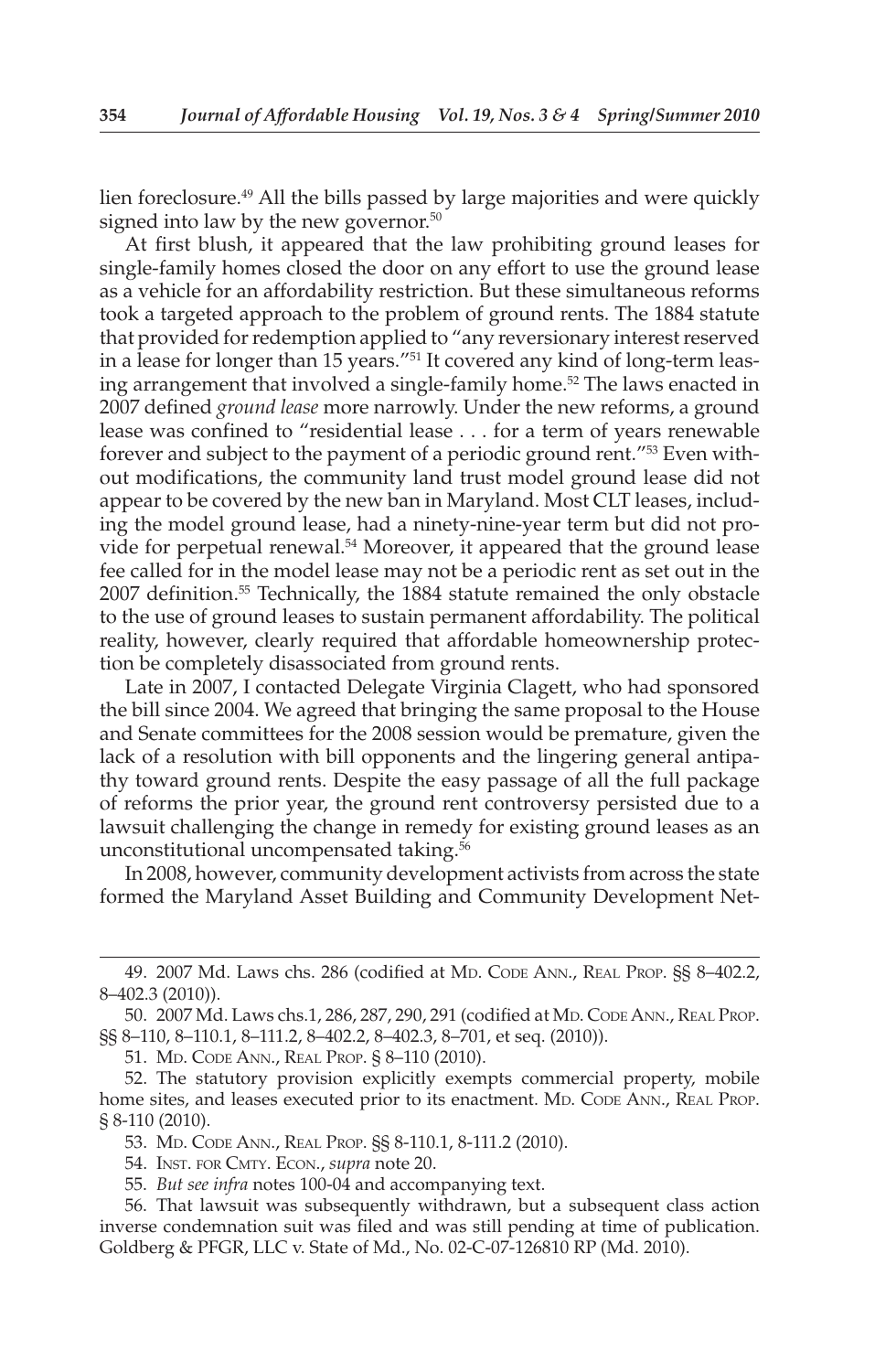work (Maryland ABCD). The new group immediately went about setting up opportunities for nonprofits to come together to build their capacities and to advocate for their shared policy priorities. I joined the organization's policy committee. By the fall of 2008, Maryland ABCD had set as its primary legislative goal the enactment of a new law to facilitate permanently affordable homeownership in Maryland. A few months later, we had a new bill, which was sponsored by Delegate Clagett in the House and Senator Jamin Raskin, a law professor at American University's Washington College of Law, and a renewed optimism that permanently affordable homes would soon be a reality in Maryland.<sup>57</sup>

 The 2009 session bill took the same basic approach as the 2005 bill had four years earlier. It exempted from statutory redemption those ground leases used by community land trusts to enforce primary residence and resale restrictions. 58 In an abundance of caution, it also provided for exemptions to many of the 2007 session reforms designed to restrict and regulate ground rents.<sup>59</sup> The bill took pains to clarify that payments required of homeowners by community land trusts for taxes and other charges did not constitute a periodic ground rent.<sup>60</sup> The new bill also expanded the definition of community land trust to include governmental agencies as well as nonprofits. 61 This change reflected the fact that the Maryland ABCD coalition included inclusionary housing agencies from Montgomery and Frederick Counties interested in taking advantage of creating resale restrictions that went beyond the thirty years provided for in the inclusionary zoning statute.

 The bill still faced two significant problems. First, it failed to address explicitly some of the concerns the real estate industry had raised about title obstruction in the event of a failed land trust and potential abuses of the model by sham land trusts. Second, it was still being framed as an exemption to important and popular reforms limiting residential ground leases. Delegate Doyle Niemann, a lawyer and leading member of the House Environmental Matters Committee, took responsibility for recasting the bill in a manner that would address these issues. With the ninety-day legislative session drawing to a close, Delegate Niemann proposed that the bill be referred for summer study in 2009. A few months later, he convened a gathering of all the stakeholders at the headquarters of the Maryland Department of Housing and Community Development to review the issues and reach a consensus on how they should be addressed by the General Assembly in 2010. The discussion quickly produced an outline of key points that Niemann used to draft a new bill.

61. *Id* .

 <sup>57.</sup> H.D. 869, 2010 Leg., 424th Sess.; S. 780, 2010 Leg., 424th Sess. (Md. 2010).

 <sup>58.</sup> *Id* .

 <sup>59.</sup> *Id* .

 <sup>60.</sup> *Id* .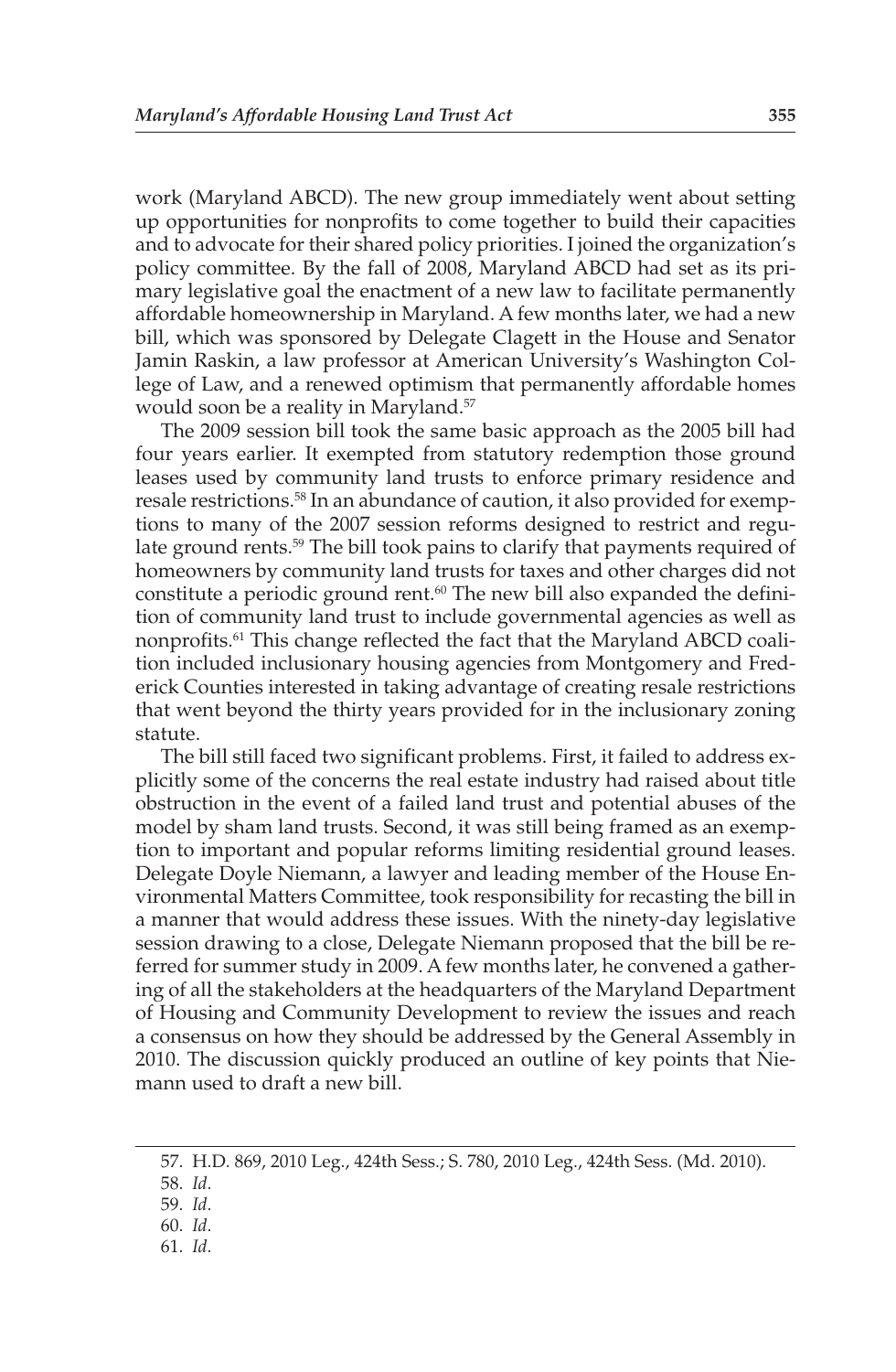In 2010, the proposed AHLT Act offered a comprehensive framework for ensuring long-term affordability in a manner that addressed the full range of stakeholder concerns. The new law provided for the enforceability of promises, especially resale restrictions, made by the homeowner. It also provided key protections for those homeowners.<sup>62</sup> Finally, it addressed the need to limit the property tax liability of these homes, which were purchased and resold at prices well below market value. 63 It did all these by defining a new kind of legal instrument called an affordable housing land trust agreement. 64

 Unlike its legislative predecessors, the AHLT Act did not merely carve out an exemption for ground leases that protected the affordability of subsidized homes. Instead, it created an umbrella concept, the affordable housing land trust agreement, to comprise a variety of legal instruments that would be used to facilitate affordability stewardship. $6\overline{5}$  To invoke the benefits of the law, an affordable housing land trust, which any housing agency or nonprofit could be, could enter into a legally enforceable arrangement with a low- or moderate-income homeowner to repurchase the home whenever the homeowner decided to move out.<sup>66</sup> The arrangement could be a ground lease with the preemptive option to purchase covering the improvements.<sup>67</sup> The bill would also allow affordable housing land trusts to sell both the house and the land to the homeowners, both being subject to resale control.<sup>68</sup> Under this second approach, the AHLT agreement would not be a lease at all, but a set of covenants restricting the ability of the new homeowners to rent or sell the property.<sup>69</sup> Having struggled for so long to carve out an exception for affordable housing ground leases, community development advocates were on the threshold of legitimizing both the ground lease and covenant mechanisms in Maryland. This broad approach to resale restrictions allowed for the housing affordability steward to decide whether a ground lease or a covenant approach better suited its policy goals.

 The Act also provided a broader assurance of the enforceability of resale restriction devices. First, the Act explicitly stated that the agreement could create a preemptive option for the land trust to purchase a protected property.<sup>70</sup> Moreover, the agreement could last up to ninety-nine years and provide for some form of renewal.<sup>71</sup> Such a statutory authorization of the

62. *Id* .

63. *Id* .

64. *Id* .

- 65. *Id* .
- 66. *Id* .
- 67. *Id* . 68. *Id* .
- 69. *Id* .
- 70. *Id* .
- 71. *Id* .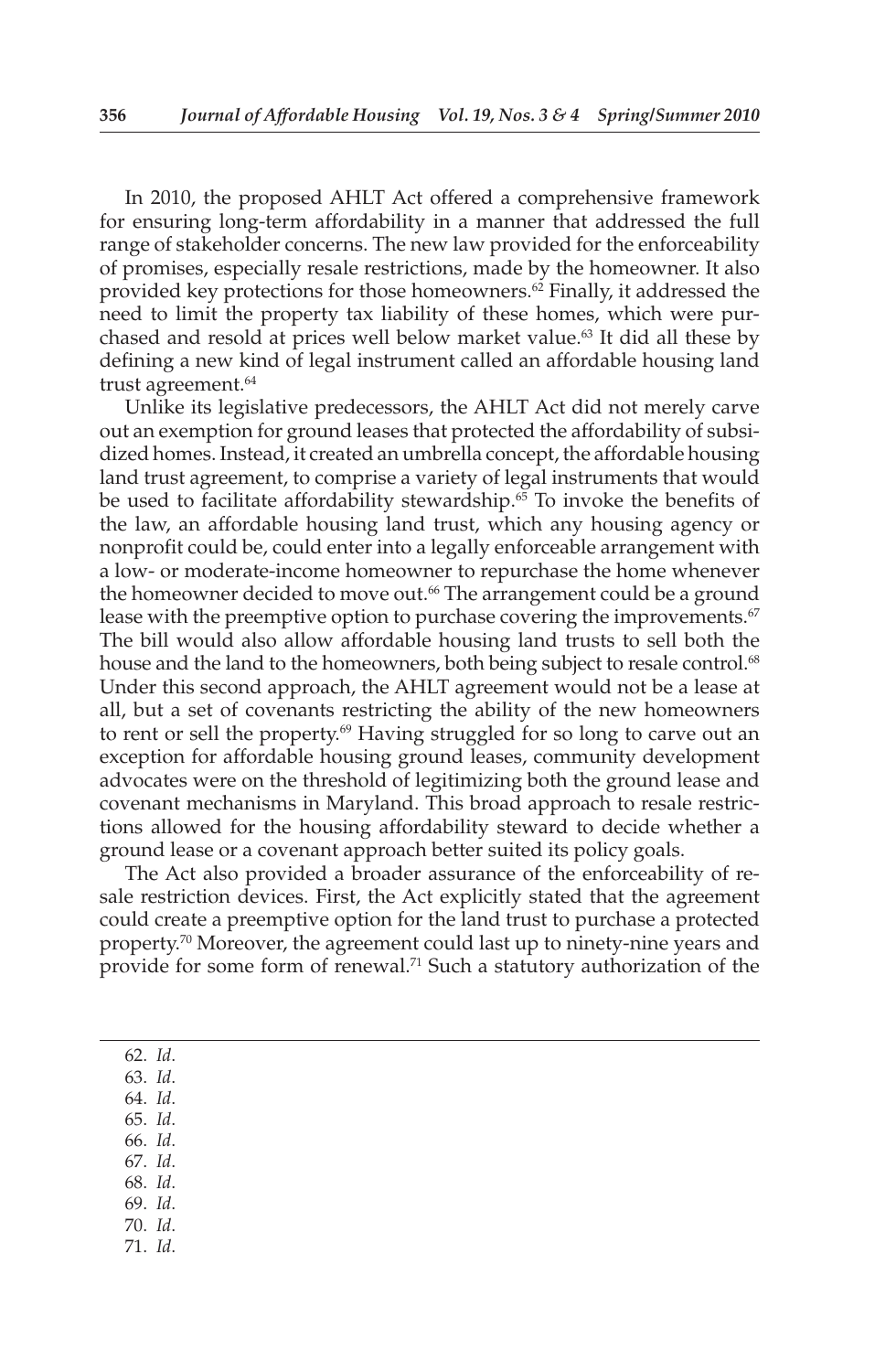resale restriction would provide a crucial endorsement of the goals and means of affordable housing land trust agreements. This legislative grant of legitimacy would make it very difficult for anyone to attack the validity of the agreements as contrary to public policy or as invalid restraints on alienation. 72 The Act more specifically exempted AHLT agreements from the 1884 ground rent redemption statute, the statutory formulation of the rule against perpetuities, and another code provision that limited the ability of deed restrictions to affect ownership of a property more than thirty years after their creation.<sup>73</sup> All of these provisions secured the primary goal of the community development advocates that originated the bill: a solidly enforceable method of restricting resales over an indefinitely long period of time. 74

 As with the permanent affordability bills that had gone before it, the AHLT Act took great pains to distinguish between the resale restriction agreements it authorized and the ground rents that had been so controversial during the last few years.<sup>75</sup> The Act provided that an affordable housing land trust agreement was not a ground lease and that the recent statutory reforms that applied to ground leases did not apply to it.<sup>76</sup> All of these sections from the 2007 session reforms had defined or limited ground leases to those leases that had ninety-nine-year terms renewable in perpetuity and subjected the property owner's right of possession to payment of a periodic ground rent.<sup>77</sup>

 Because the bill was adding a new subtitle to Maryland's Real Property Code, it had the statutory structure to accommodate the wide variety of protections that the bill's original opponents had sought. As with the previous bills, for-profit organizations could not qualify as affordable housing land trusts.<sup>78</sup> This bill, however, took the further step of providing for the nullification of a nonprofit land trust's right of repurchase should it lose its IRS recognition of tax-exempt status.<sup>79</sup> This extra step gave those concerned about real estate scams an even stronger assurance that the owner of a resale-restricted home could be not be defrauded. From a legislative drafting perspective, this provision would have been difficult to include in the previous bills, which consisted solely of a particular exemption from a redemption statute and the definition of an eligible entity.

79. *Id* .

 <sup>72.</sup> *See* Kelly, *supra* note 25, at 23–25.

 <sup>73.</sup> H.D. 869, 2010 Leg., 424th Sess.; S. 780, 2010 Leg., 424th Sess. (Md. 2010).

 <sup>74.</sup> *Id* .

 <sup>75.</sup> *Id* .

 <sup>76.</sup> *Id* .

 <sup>77.</sup> MD. CODE ANN., REAL PROP. §§ 8-110.1, 8-111.2 (2010).

 <sup>78.</sup> H.D. 869, 2010 Leg., 424th Sess.; S. 780, 2010 Leg., 424th Sess. (Md. 2010) Because John Davis, when consulted by Delegate Niemann, had expressed a concern about including government agencies within a statutory definition of *community land trust* , the new bill used the term *affordable housing land trust* in its place.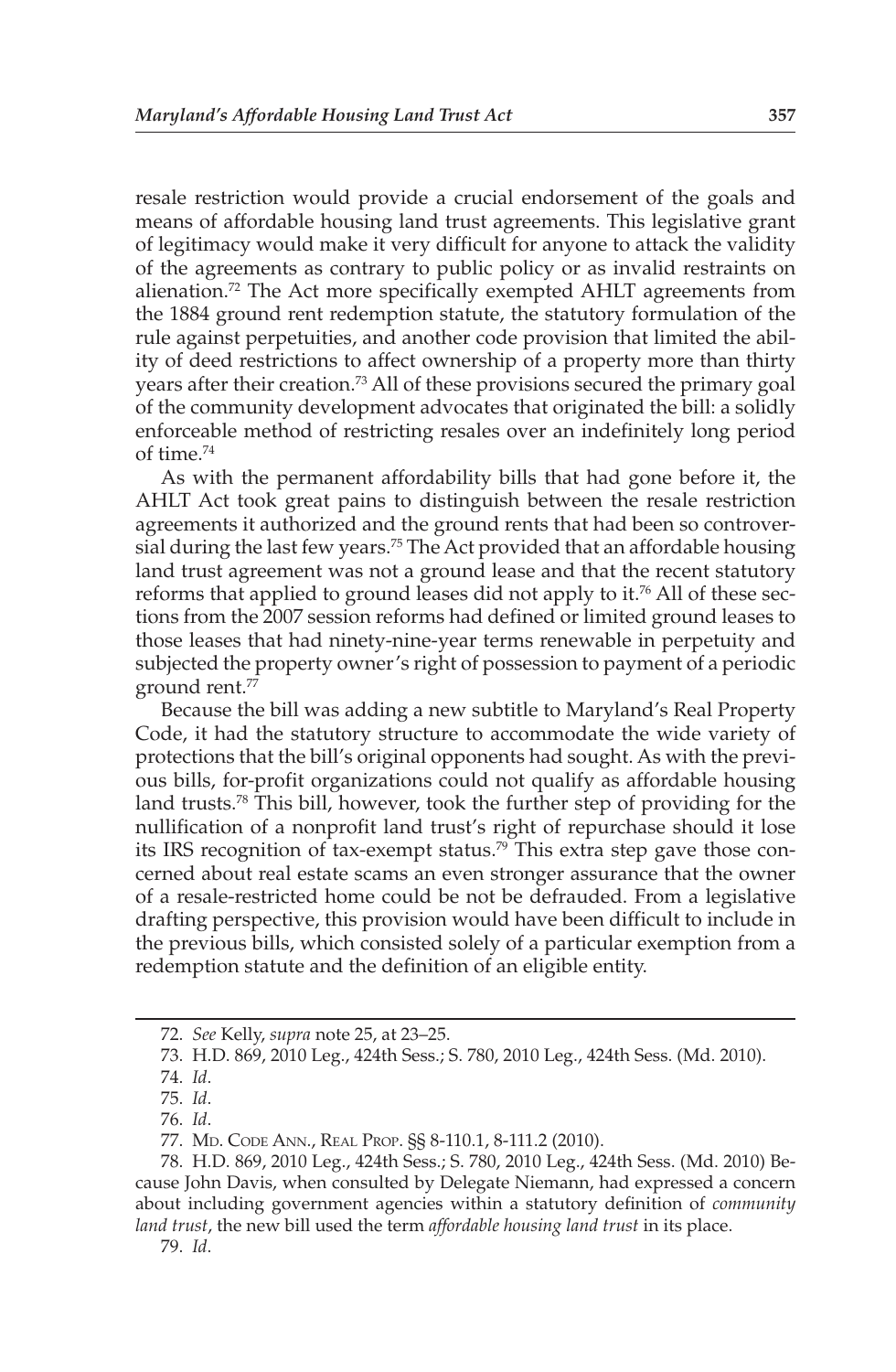Homeowners received even more explicit protection from the bill's requirement that any affordable housing land trust agreement be provided to a prospective homebuyer no less than fifteen days before the signing of a contract of sale.<sup>80</sup> If an affordable housing land trust failed to provide the owner with a copy of the proposed resale restriction agreement, the contract of sale could be rescinded by the homebuyer. 81 This disclosure rule set an important minimal standard for buyer education in resalerestricted home sales. In fact, community land trusts have worked strenuously to provide the highest quality in homebuyer education. A recent study by the National CLT Network shows dramatically fewer foreclosures of community land trust homes than market-rate homes, an outcome attributable to both the preparation that prospective CLT homeowners receive prior to buying a resale-restricted home, including full disclosure of their rights and obligations under the ground lease, and the post-purchase services and supports that CLTs provide to preserve affordability, promote sound maintenance, and prevent foreclosures.<sup>82</sup>

 The AHLT Act did not attempt to regulate the resale formulae used by affordable housing land trusts to strike a balance between fair return to the departing homeowner and future affordability to the next homebuyer. As long as the land trust was required to be a nonprofit or governmental agency, legislators were satisfied that affordable housing land trusts would devise resale arrangements that would best serve the public interest, including the benefits associated with asset building for land trust homeowners. Advocates of permanent affordability successfully argued that Maryland's affordability needs were too varied to impose a uniform approach to resale formulae. 83

 Finally, the Act directly confronted the core concern of homeowners being placed in a situation where they would not be able to sell their resale-restricted homes because of a defunct land trust. As the sudden disappearance of the Maryland Center for Community Development illustrated, nonprofits, even those created to last a long time, can fail unexpectedly. If a nonprofit land trust created AHLT agreements but ceased operations, homeowners would not be held hostage by a complex cloud on their title. The new bill stated that no right to repurchase a home could extend more

 <sup>80.</sup> *Id* .

 <sup>81.</sup> *Id* .

 <sup>82.</sup> A recent study has shown that only about one-half of 1 percent of CLT home loans were in foreclosure in 2009, compared with 3.3 percent of prime loans and more than 15 percent of subprime loans. Emily Thaden & Greg Rosenberg, *Outperforming the Market: Delinquency and Foreclosure Rates in Community Land Trusts* , LAND LINES, Oct. 2010, 2, at 4.

 <sup>83.</sup> *Hearing on H.D. 869 Before the House Comm. on Environmental Matters*, 2010 Leg., 424 th Sess. (Md. 2010) (testimony of James J. Kelly, Jr., Asst. Prof. of Law, University of Baltimore School of Law).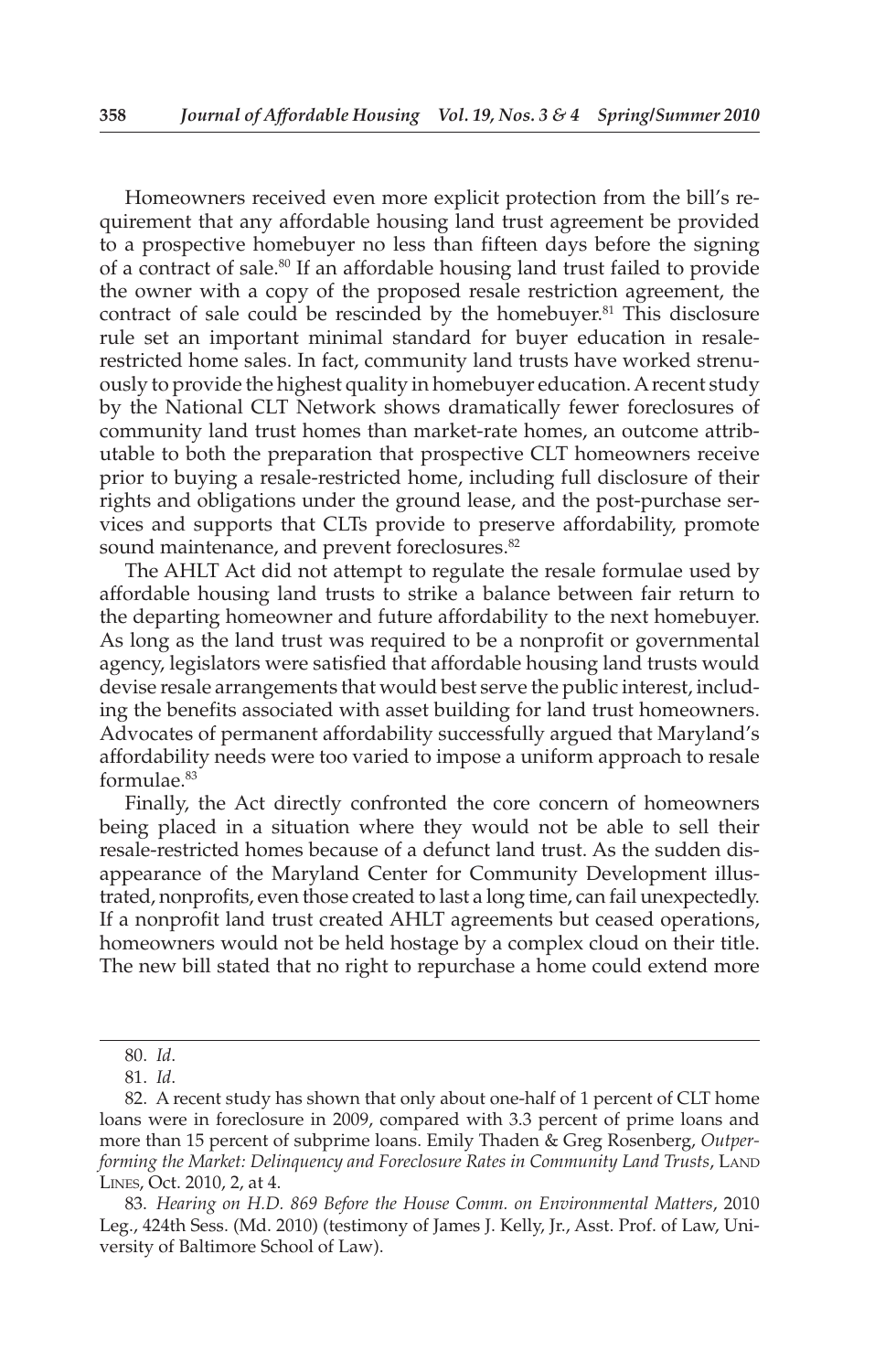than sixty days beyond the event that triggered the preemptive option.<sup>84</sup> The legislators later amended the provision to provide for a 120-day cap on the option exercise period, but the protective principle remained the same.<sup>85</sup> If homeowners notified a land trust of their intention to sell their property, the land trust would have a limited period of time to decide whether it wished to control the resale by exercising its preemptive option. The land trust's failure to exercise the option within the statutory period would result in the loss of the option forever, even if the agreement provided otherwise.<sup>86</sup> Land trusts, or their successors in interest, would still be able to enforce any subsidy recapture provisions designed to prevent a subsidy windfall to the homeowner.<sup>87</sup> The time limit on the option creates an essential self-executing mechanism for clearing title of the resale limitation in the absence of a viable land trust to manage the restriction.

 In determining how resale-restricted properties were to be assessed for property taxes, the Act gave a benefit to both homeowner and land trust. The previous bills had not addressed the question of how property taxes should be assessed on a home in which the market value was higher not only than the purchase price, but also any resale price the homeowner might realize.<sup>88</sup> Community land trust advocates across the nation had been aware of the importance of a property tax assessment policy that recognized that the true taxable value of the home should be the restricted price, not the full market price. Habitat for Humanity homeowners in nearby Northern Virginia experienced a real crisis when rising land value forced them to pay more in property taxes than they did for their mortgage.<sup>89</sup> The AHLT Act provided that an assessment of property taxes on a home subject to an affordable housing land trust agreement would be based on the value of the home as impacted by the resale restrictions placed upon it.<sup>90</sup>

#### **III. Putting the New Law to Work in Maryland**

 Maryland ABCD has wasted no time in moving forward with implementing the AHLT Act. Less than a month after the governor signed the bill, Maryland ABCD worked with the Baltimore branch of the Federal Reserve Bank of Richmond to sponsor a daylong training on community land trusts and the new legislation. A wide array of nonprofit housing

 <sup>84.</sup> H.D. 869, 2010 Leg., 424th Sess.; S. 780, 2010 Leg., 424th Sess. (Md. 2010).

 <sup>85.</sup> *Id* .

 <sup>86.</sup> *Id* .

 <sup>87.</sup> *Id* .

 <sup>88.</sup> H.D. 1329, 2004 Leg., 418th Sess. (Md. 2004); H.D. 853, 2005 Leg., 419th Sess.; S. 267, 2005 Leg., 419th Sess. (Md. 2005); H.D. 1006, 2009 Leg., 423rd Sess.; S. 929, 2009 Leg., 423rd Sess. (Md. 2009).

 <sup>89.</sup> Annie Gowen, *Burned by the Boom in N. Va. Real Estate: Soaring Property Taxes Overwhelm Habitat for Humanity Homeowners* , WASH. POST , Feb. 14, 2005, at A1.

 <sup>90.</sup> H.D. 869, 2010 Leg., 424th Sess.; S. 780, 2010 Leg., 424th Sess. (Md. 2010).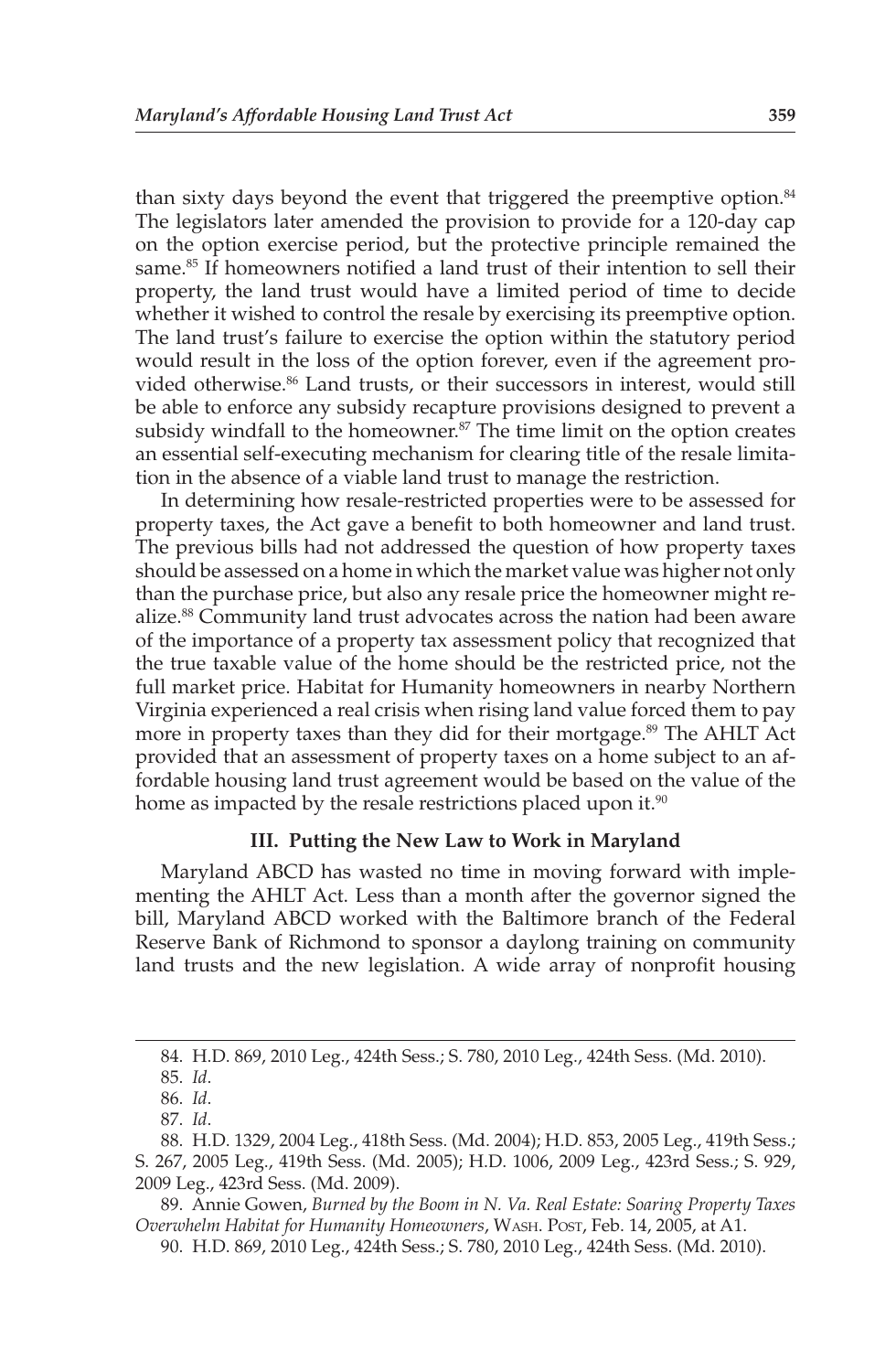developers, governmental agencies, and funders learned not only about the work of community land trusts in other states but also about the possibilities for permanently affordable homeownership in Maryland. The widespread interest in bringing permanent affordability to Maryland points up the need to adapt existing ground lease and covenant instruments to conform to the AHLT Act.

 In many ways, the documents currently used to create shared equity homeownership already anticipate the protections put forth in the AHLT Act. As noted above, the model CLT ground lease requires that the land trust exercise its preemptive option within forty-five days of receiving the homeowner's notice of intent to sell.<sup>91</sup> The AHLT Act would allow that time period to be expanded to up to 120 days.<sup>92</sup> Like the AHLT Act, the model CLT ground lease protects the homeowner from the resale restriction rights being acquired by a for-profit organization.<sup>93</sup> Where the Act simply terminates the right of repurchase should a nonprofit land trust lose its tax-exempt status or transfer its rights to a for-profit, the model CLT ground lease provides that the homeowner may purchase the land if the land is transferred to a for-profit entity. 94 Nevertheless, the commonality among the principles behind the drafting of both the AHLT Act and the model CLT ground lease still leaves several areas of divergence that need to be explored.

 Four issues require particular attention in Maryland. First, affordable housing land trusts that follow the CLT approach of selling the house and leasing the land to the subsidized homeowner will need to take care that their AHLT agreements are not recharacterized as impermissible ground leases. Second, users of AHLT agreements will have to give serious thought as to what charges they can collect from homeowners to help pay for the costs associated with overseeing resales and other responsibilities that come with the long-term stewardship of resale-restricted, owner-occupied homes. Third, AHLT agreements should structure the land trust's option to repurchase the property so as to be absolutely clear as to when the 120-day period for exercising the option begins. Fourth, drafters of the AHLT agreement should seek to minimize transfer costs by allowing subsidized properties to pass directly from one qualified homeowner to another without the need of the AHLT taking title in between the transactions.

 The AHLT Act protects AHLT agreements from the ground rent reform statutes in two different ways. The Act inserted an exemption for AHLT agreements into the 1884 statute that used broad language to subject residential ground leases to redemption by the leasehold owners.<sup>95</sup> As a result,

 <sup>91.</sup> INST. FOR CMTY. ECON. , *supra* note 20, at 12–13.

 <sup>92.</sup> H.D. 869, 2010 Leg., 424th Sess., S. 780, 2010 Leg., 424th Sess. (Md. 2010)

 <sup>93.</sup> INST. FOR CMTY. ECON., supra note 20, at 12–3.

<sup>94.</sup> Id.

<sup>95.</sup> Affordable Housing Land Trust Act, 2010 Md. Laws ch. 610 (codified at MD. CODE ANN., REAL PROP. § 8-110(a)(4) (2010)).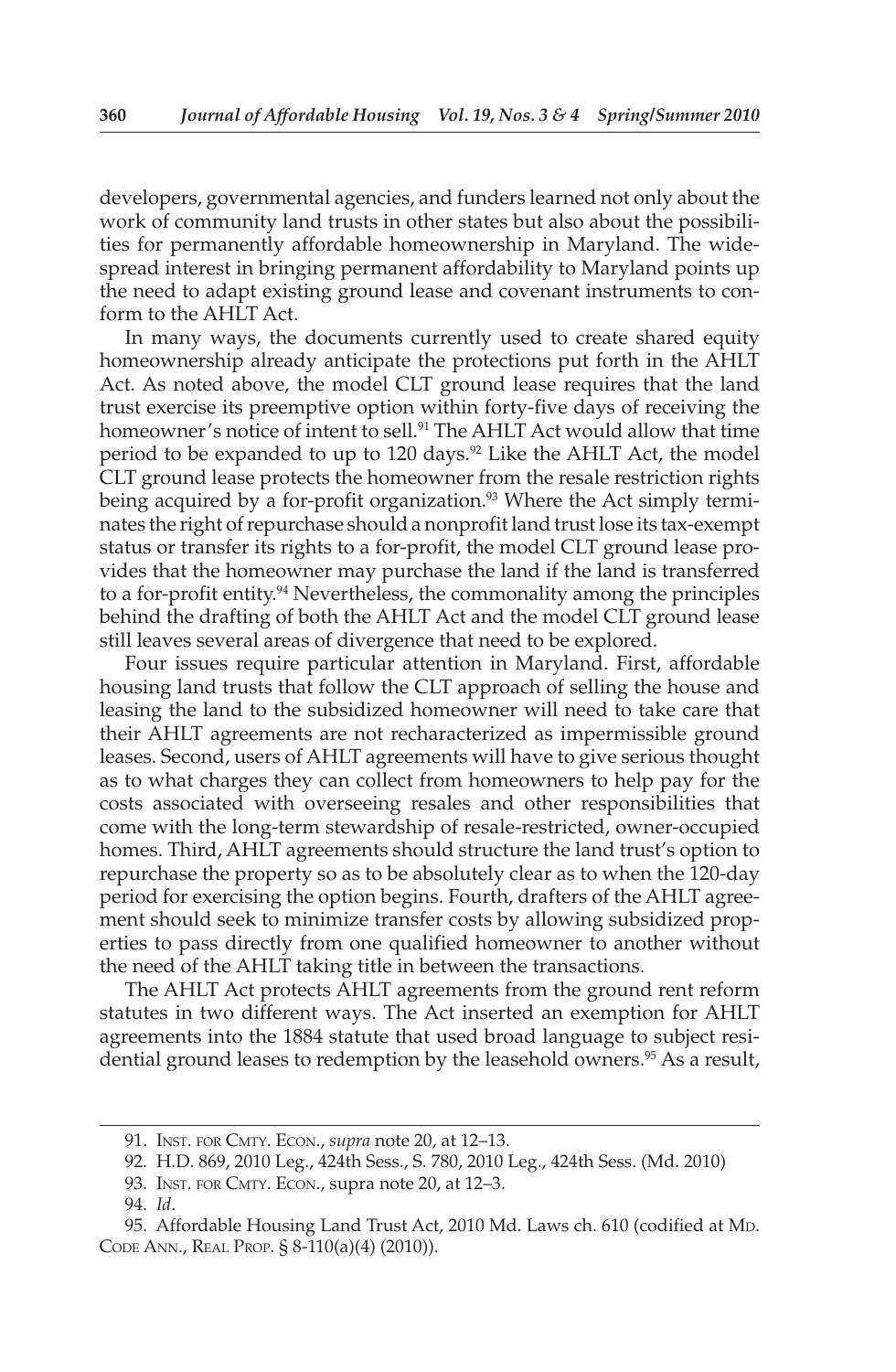no affordable housing land trust need be concerned that its resale restriction agreement will be dissolved by the homeowner attempting to prepay a certain amount of rent. The Act, however, took a different approach with regard to the 2007 reforms. The AHLT act declared that AHLT agreements were not ground leases and that the new statutory provisions referencing ground leases did not apply to AHLT agreements. 96 Drafters of AHLT agreements therefore should take care to make sure that any lease agreement they prepare does not have the two characteristics of ground leases targeted by the 2007 session reforms: a ninety-nine-year term lease renewable in perpetuity and subjection of the lessee's right of possession to the payment of a periodic ground rent.

 Arguably, the model CLT ground lease, as written, would not be a problematic ground lease since it is not renewable forever and it provides for a ground lease fee as opposed to a rent. Traditionally, the residential ground leases associated with ground rents have included covenants of perpetual renewal.<sup>97</sup> That is, the ninety-nine-year lease term would be automatically renewed unless both parties made an agreement to the contrary. The model CLT ground lease, by contrast, provides for one ninety-nine-year term and gives the homeowner lessee the right to renew the lease for one additional term of ninety-nine years.<sup>98</sup> Nothing precludes the homeowner and the land trust from agreeing to a third term 198 years after the start of the first, but the original ground lease is, by no means, a permanent grant of possession to the homeowner. Given that much regarding ground rents hinges on the fact that the leases in question are subject to perpetual renewal, this distinction is crucial.<sup>99</sup>

 The 2007 reforms were clearly driven not by the fact that the leases associated with ground rents were of indefinite duration but by the threat of ejectment homeowners faced if they failed to pay the modest, sometimes trivially small, amounts of money due on a semi-annual basis. Thus, the AHLT agreement drafters should be particularly careful when structuring any ongoing payments from homeowner to land trust and the remedies appropriate for nonpayment. CLTs have regularly looked to homeowners to pay not only the property taxes for the property but also the administrative costs associated with monitoring compliance with the lease in both the residency and resale phases.<sup>100</sup> The model CLT ground lease provides for a ground lease fee that is paid monthly to the land trust by the homeowner

<sup>96.</sup> Affordable Housing Land Trust Act, 2010 Md. Laws ch. 610 (codified at MD. CODE ANN., REAL PROP. § 14–502(a),(b) (2010)).

 <sup>97.</sup> Kaufman, *supra* note 36, at 7.

 <sup>98.</sup> INST. FOR CMTY. ECON., *supra* note 20, at 12-2, 12-3.

 <sup>99.</sup> For instance, an 1886 statute provided that all leases with a covenant for perpetual renewal are deemed automatically renewed upon the exact same terms as originally agreed upon. Kaufman, *supra* note 36, at 17; 1886 Md. Laws, ch. 10 (codified at MD. CODE ANN., REAL PROP. § 8-109).

 <sup>100.</sup> INST. FOR CMTY. ECON., *supra* note 20, at 9-2 thru 9-4.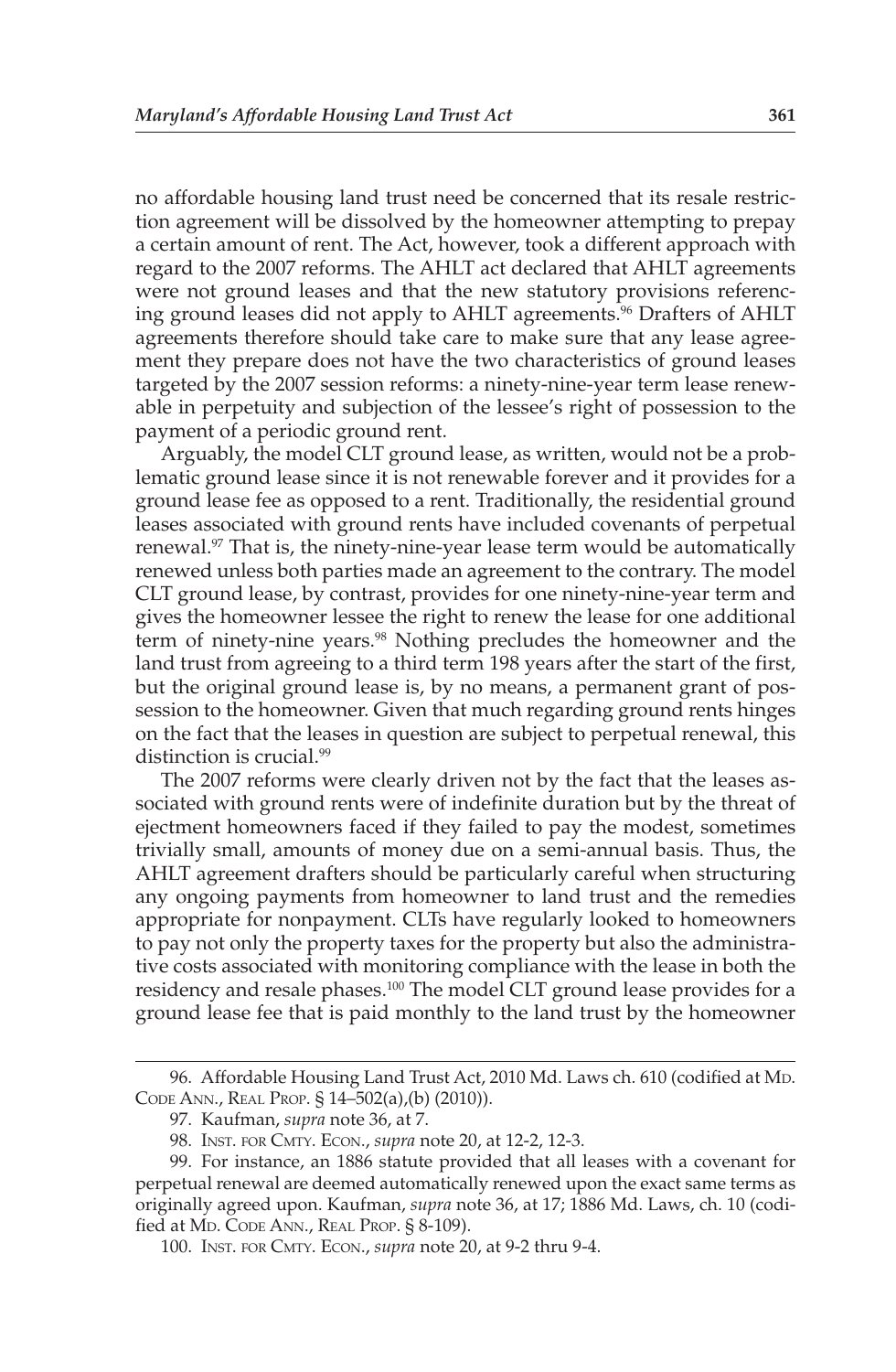lessee. 101 It states that "*lease fee*" is a rent for the land that has been reduced from the market rate to an amount that is affordable to the homeowner lessee and recognizes the limitations placed on the homeowner. 102 It also provides that any unpaid rent can be deducted from proceeds from the resale of the property that are otherwise due to the departing homeowner. 103 The remedy provisions of the model CLT ground lease, however, authorized the land trust to terminate the lease and evict the lessee homeowner if the ground lease fee arrearages were not substantially paid down after adequate notice.<sup>104</sup> Given the facts that the ground lease fee is presented in the lease as a ground rent, albeit a reduced one, and that the land trust is empowered to dispossess the homeowner for failure to pay it, the model CLT ground lease does appear to make the homeowner's lease term "subject to the payment of a periodic ground rent." A drafter may feel comfortable that the model CLT ground lease is sufficiently different from the statutorily problematic ground lease merely because it is not renewable forever. Prudence, however, would counsel that an affordable housing land trust agreement in Maryland avoid the model CLT ground lease's approach to ground lease fees. Instead, proponents of affordable housing stewardship should look to alternatives to a periodic payment that is made upon pain of eviction. The drafters should keep the 2007 ground rent reforms in mind as they tackle generally the problem of structuring payments from the homeowner to the land trust.

 As an alternative to collecting payments from the homeowners during their occupancy, a land trust could charge fees to subsidized homeowners at the beginning and end of their time in the home.105 These sale closing fees could be taken in without concerns about how to enforce collection. The initial charge could be presented as a one-time rent payment or a lease issuance fee or a combination of the two. Upon resale, the departing homeowners might have the costs of appraisals, periodic inspections, and other stewardship activities deducted from their sale proceeds. On the other hand, regular ongoing payments by subsidized homeowners might pro-

105. With regard to imposing fees to be collected upon resale of the property, housing affordability stewards should be aware of federal policy and state legislative efforts to invalidate covenants that require fees paid to a third party, often the original developer, upon resale. FIELD GUIDE TO PRIVATE TRANSFER FEES, *available at* www.realtor.org/library/library/fg350 (last visited Nov. 11, 2010; *see* R. Wilson Freyermuth, *Putting the Brakes on Private Transfer Fee Covenants*, 24 PROB. & PROP. 20 ( July/Aug. 2010) (proposing state legislation that would ban to transfer fees to third parties but that would also exempt nonprofit recipients from the ban).

<sup>101.</sup> *Id.* at 12-4, 12-5.

 <sup>102.</sup> *Id* .

<sup>103.</sup> *Id.* at 12-13.

<sup>104.</sup> *Id.* at 12-15.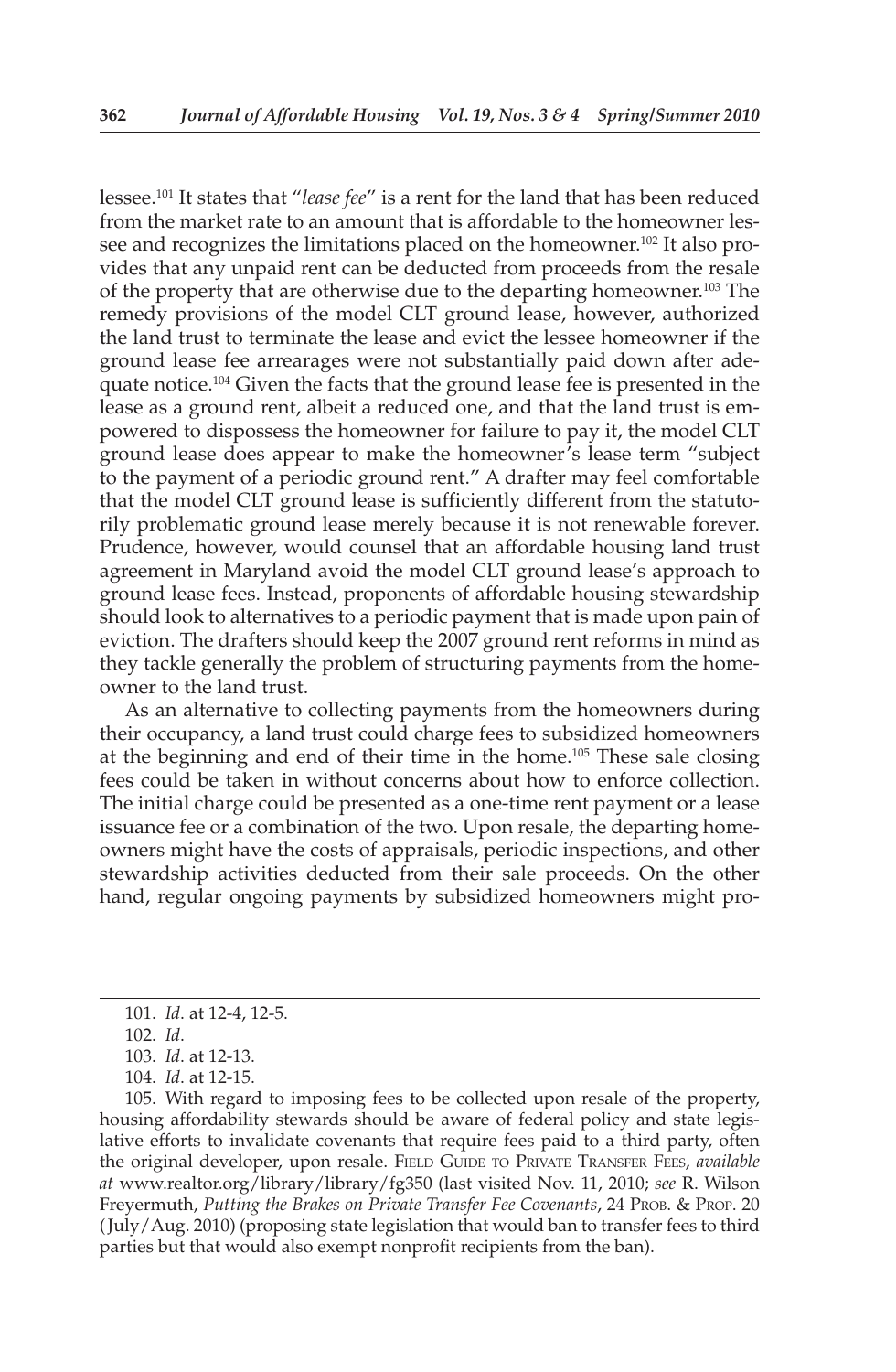vide the land trust with a more regular income stream and also provide an opportunity for early detection of homeowner financial distress. 106

 The land trust could collect payments during the term of the agreement without making failure to pay grounds for summary eviction. Homeowners associations frequently collect assessments pursuant to recorded covenants. 107 A homeowner's failure to pay the charges results in a lien that can be collected through an execution on the property.<sup>108</sup> The threat of the remedy creates strong incentives for prompt payment but does not subject the homeowner's term of possession to the payment of a periodic rent. Even if a land trust wants to take a lease approach to the affordable housing land trust agreement, the collection of regular fees from the homeowner could be still be done in a manner similar to homeowner association covenants. The AHLT Act provides for a judicial sale remedy that the land trust can look to for certain defaults by the owner.<sup>109</sup>

 The model CLT ground lease provides a very clear and workable process for repurchase of the property in response to a homeowner's announced decision to move and sell the home. These procedures can be used in affordable housing land trust agreements using either a lease approach, in which possession of the land reverts back to the trust upon termination of the agreement, or a covenant approach, which does not provide for any automatic reversion. The land trust's preemptive option does not depend on any end-of-term reversion. Therefore, the procedure for repurchase could be largely the same for both the lease and covenant approaches to an affordable housing land trust agreement. In the lease situation, the affordable housing land trust agreement would be repurchasing just the home, whereas the covenant approach would provide for repurchase of the entire property. One issue, however, still remains: How should the affordable housing land trust agreement anticipate a homeowner's breach of either the promise to reside in the property or the commitment to sell pursuant to the agreement's provisions?

 The model CLT ground lease provides for termination of the lease and summary dispossession of the homeowner for a wide variety of homeowner defaults. 110 As noted above, an AHLT agreement will almost certainly avoid using this remedy for failure to pay a recurring rent charge, but a Maryland AHLT may still use these standard lease remedies for any

 <sup>106.</sup> A recent study of markedly low foreclosure rates among CLT homeowners revealed that collection of these fees provided an opportunity for CLTs to learn of homeowner financial distress at an early stage and take appropriate responsive action. Thaden & Rosenberg, *supra* note 82, at 6.

 <sup>107.</sup> John Paul Hanna & David Van Atta, California Common Interests Developments: Law and Practice § 1.15 (2010 ed.)

 <sup>108.</sup> *Id* . § 19.47

<sup>109.</sup> Affordable Housing Land Trust Act, 2010 Md. Laws ch. 610 (codified at MD. CODE ANN., REAL PROP. § 14-507 (2010)).

 <sup>110.</sup> INST. FOR CMTY. ECON., *supra* note 20, at 12-15.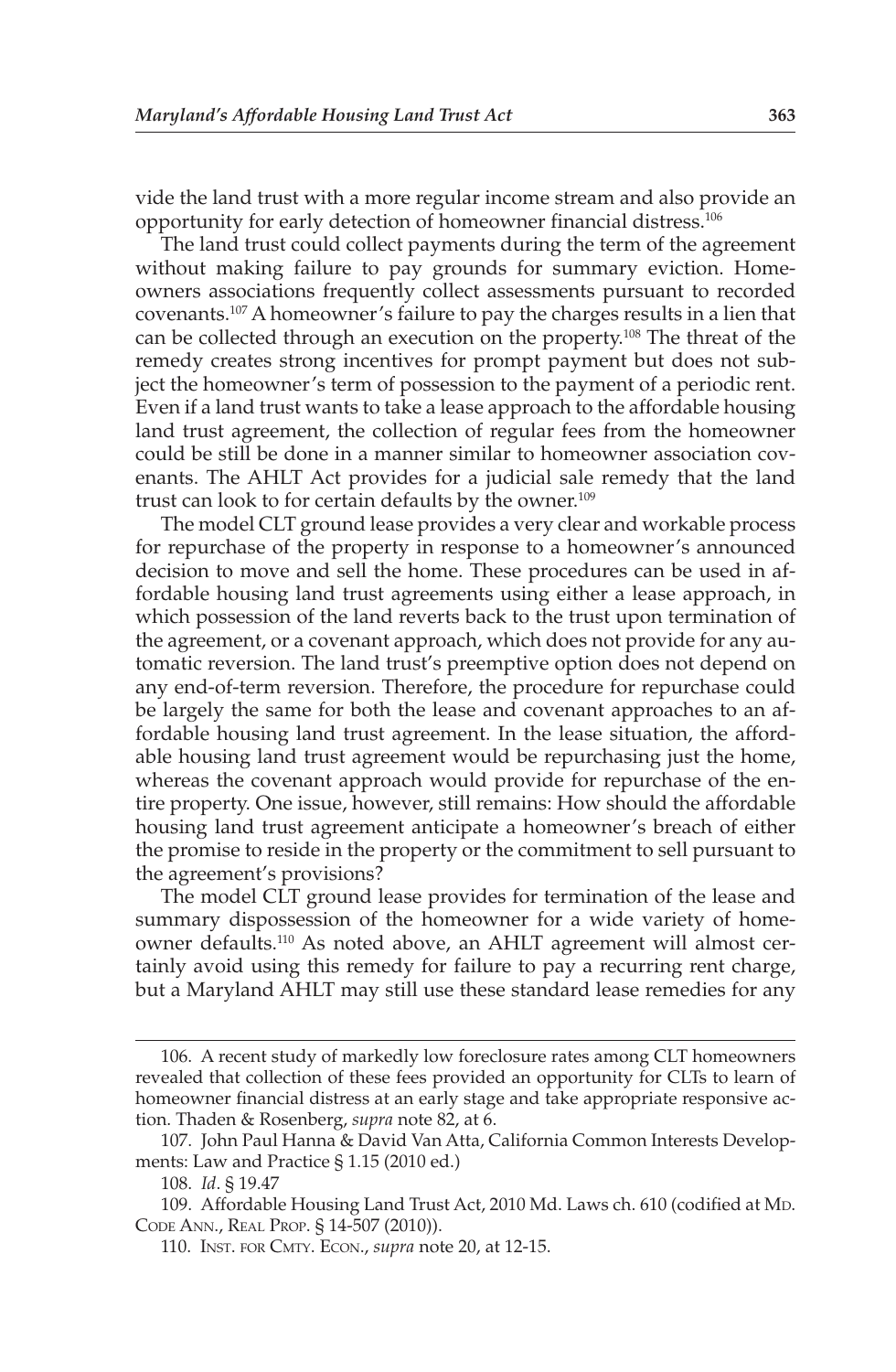nonmonetary defaults by the homeowner if the AHLT agreement takes the lease approach. If the AHLT agreement provides for covenants that relate to a sale of both the house and the land to the subsidized homeowners, the AHLT agreement can use an approach more appropriate to deedrestricted property. Instead of terminating the agreement and having the property revert to the land trust as its owner, the agreement can provide for a right of entry or reverter that is triggered by a breach of either the residency or resale covenants.

 By having to confront a ground lease redemption issue unique to Maryland, proponents of permanently affordable housing in the state were compelled to create an entirely new statutory structure for the stewardship of homeownership subsidies. Throughout the process, all the parties involved in the discussions of the proposed reform were broadly supportive of the goal of long-term housing affordability. They all recognized the value of a nonprofit housing developer or a government agency being able to enter into an agreement with subsidized homeowners in which those homeowners agree to pass on the good deal they have received. The long-term resale restrictions that made permanent affordability possible also raised concerns about clearly communicating the relationship between the subsidized homeowner and the land trust as the steward of that subsidy.

 The AHLT Act not only provides a solid foundation for enforcing longterm resale-restricted promises but also deals with each of the concerns these far-reaching and complex arrangements raise. Homeowners entering into an affordable housing land trust agreement must be properly informed of the obligations they are undertaking. They must be free from any concern that they will be unable to sell their home because the affordable housing land trust that is supposed to oversee the resale has ceased to operate. The AHLT Act deals with these primary concerns and resolves how such subsidized properties will be taxed and how below-market resales will impact the assessments of neighboring properties. 111 Even if some of these concerns could have been addressed through responsible and thoughtful planning by housing subsidy providers and property tax assessment officials, the enactment of these protections provides greater certainty about how long-term resale restrictions will work in Maryland. Uncertainties in other states about the application of the rule against perpetuities, legal limits placed on alienation restraints, and the equitable taxation of resalerestricted, owner-occupied housing have motivated advocates in other

 <sup>111.</sup> The AHLT Act provides that any sale of an affordable housing land trust property will be marked in assessment records as not being arm's-length transfers. This notation prevents them from being incorrectly used to determine the market value of other properties in the neighborhood. Affordable Housing Land Trust Act, 2010 Md. Laws ch. 610 (codified at MD. CODE ANN., REAL PROP. § 14-509 (2010)).